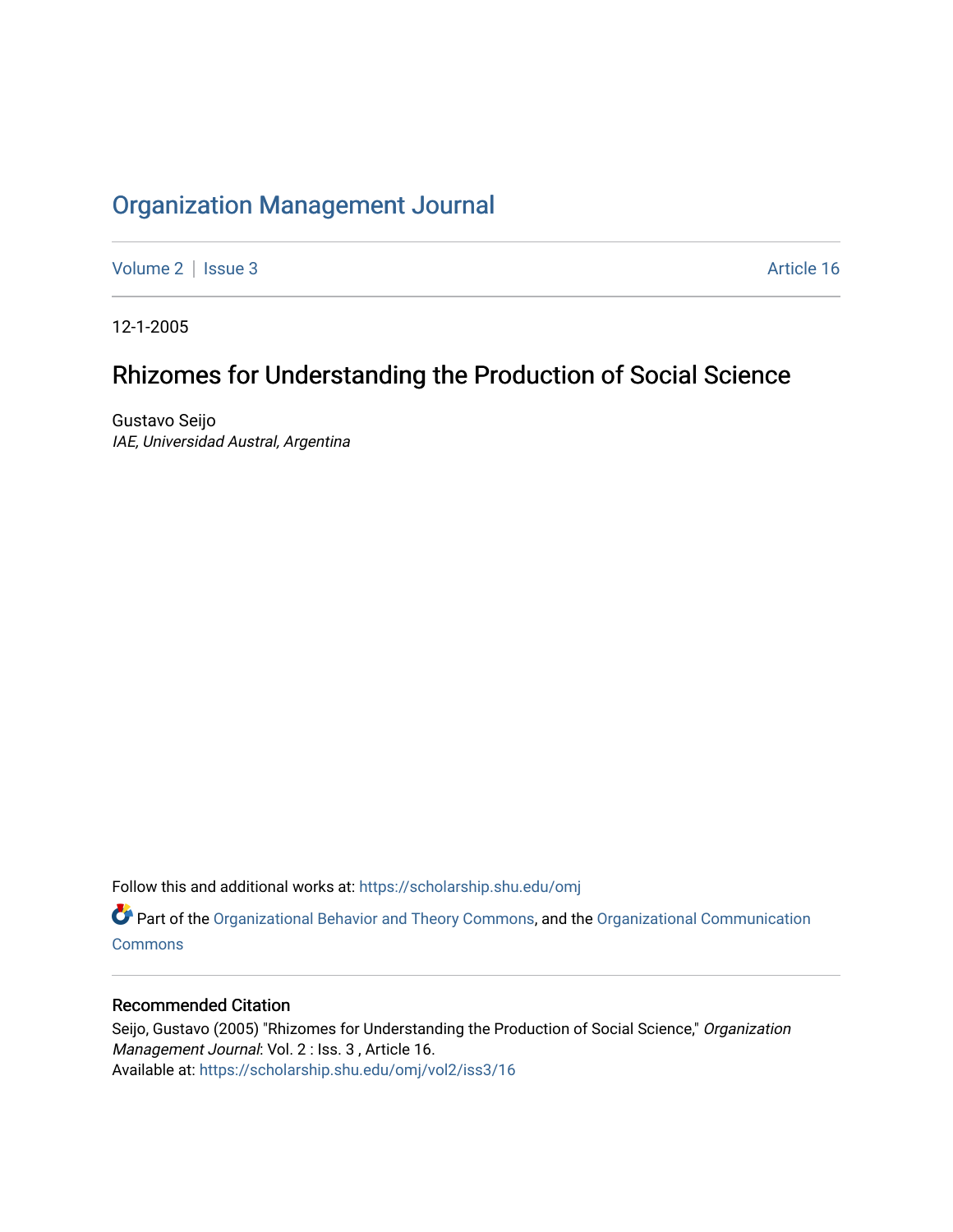Organization Management Journal Emerging Scholarship 2005 Vol. 2, No. 3, 183-200 © 2005 Eastern Academy of Management ISSN 1541-6518 www.omj-online.org

# **Rhizomes for Understanding the Production of Social Science**

#### [GUSTAVO SEIJO](mailto:gseijo@iae.edu.ar) IAE, Universidad Austral, Argentina

This article is about the social processes which produce social science knowledge. It is based on a discourse analysis of DELOS, a European research project into organizational learning in clusters of SMEs (Small to Medium Enterprises). The substantive focus is on the researchers' core theoretical object: the "cluster of SMEs." This construct remained a highly contested artifact which, for complex reasons, defied singular definition. The analysis draws on, among others, the labyrinthine novels of Franz Kafka and the theoretical musings of Deleuze and Guattari on rhizomic forms of organization in connection with actor-network theory. It is argued that the intrinsic ambiguity and endless processes of social construction and reconstruction which characterized DELOS can be accounted for by seeing the production of social science as a continuous (and continuing) process that drifts along multiple organizational logics, theoretical perspectives, and local agendas. The article demonstrates how the reality of social scientific knowledge is something which the many actors endeavor to stabilize and re-stabilize as it circulates within a tirelessly working net-work.

**Keywords:** Actor-Network Theory, Knowledge Production, Rhizomes, SME Clusters.

#### **The DELOS Project[1](#page-18-0)**

#### **Project Background**

DELOS was a social science project that was carried out by seven research-partners from the European Union between February 1996 and January 1998. DELOS stands for *Developing Learning Organization models in SME clusters*. To begin with, it can be pointed out that, as a descriptive category, a cluster is a group of these small firms called SMEs. The DELOS project belonged to a social science European Commission research program called TSER (Targeted Socio-Economic Research).

The seven research-partners in charge of DELOS were from six countries: Austria, France, Italy, the Netherlands, Spain and the United Kingdom. In what follows, the name "researchpartners" designates the organizations of the research consortium and "researchers" refers to the human beings. The spectrum of research-partners varied from institutes of research organizations that are strongly linked to universities and academic life—to consultancy companies—organizations involved in regional development for commercial reasons.

Apart from the researchers, a number of other actors and constructs also produced social science knowledge under the aegis of the DELOS project. For instance, the most popular theoretical association for regional development analysis comes from microeconomics. Complementing the microeconomic approach, the DELOS theoretical framework included social science narratives to build its main object of analysis: the cluster of SMEs. Each of the DELOS researchers followed one of these theories concerning clusters of SMEs<sup>[2](#page-18-1)</sup>. By and large, we can claim that every researcher held a particular theory on clusters of SMEs and was skilled in the proper procedures to carry out European research projects.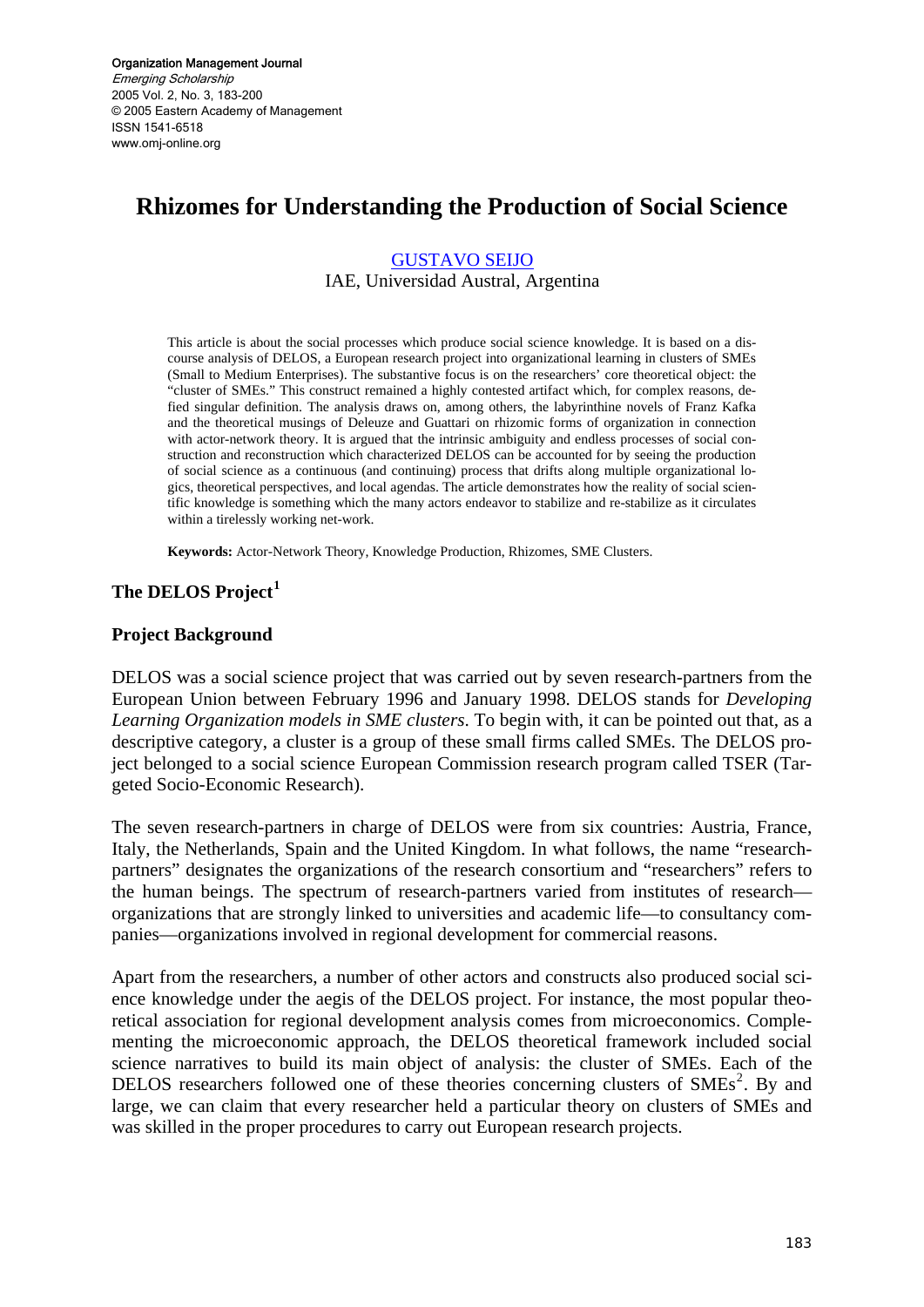#### **The Process of Studying DELOS**

My particular project started three years after DELOS was finished. Choosing an alreadyfinished project privileged the following aspects:

- $\blacksquare$  the availability of written and published material related to the project
- $\blacksquare$  the fact that most of the actors who participated in the project were available for interviews. Most of the research-partners involved in the DELOS consortium were still working together in subsequent projects when I started my work
- $\blacksquare$  the possibility of gathering as many voices as possible producing accounts about what happened during the DELOS years. The researchers reconstructed DELOS in the interviews linking that experience with their current activities

Interviews with members of the seven research-partners were carried out. In-depth face to face, phone, or email interviews were the main sources of data. Ten interviews were carried out in total. In most cases, different data collection methods were combined with the same respondent: for instance, email interviews were followed by face-to-face or telephone contact. The interviewees were encouraged to produce meaningful stories about DELOS (Jovchelovitch & Bauer, 2000: 54-74; Silverman, 1993; Czarniawska, 1998) emphasizing different aspects of the organization of the researchers and the process of producing social science knowledge. Some other elements relating to DELOS—e.g. the European Commission acceptance criteria—were marginalized in this analysis. All the transcripts from the interviews were analyzed through discourse analysis using the software ATLASti. Thus, the data were compiled and organized according to five main discursive axes.

The written accounts of DELOS which were analyzed came from academic papers, book chapters, support material from oral presentations, and web pages. Content analysis (Bauer, 2000) was performed on these documents.

I was a researcher studying researchers. At first glance, it seems that a certain resemblance can connect the object I choose to study and my work. Nevertheless, both research processes—i.e. DELOS and the one producing this article—were completely different. Different research methods, theoretical underpinnings, and overall purposes of research elaborated a healthy hiatus between these two projects.

A final clarification regarding the language circulating between the actors: English is neither my mother tongue nor the first language of the majority of the respondents. Only four respondents were native English speakers. This heterogeneity usually constructs European projects as such. Thus, the reader will be able to find a strange selection of metaphors, images, and literary devices in this article (chosen either by myself or borrowed from the respondents' answers). Nevertheless, this amalgam of pictures should also allow the reader to come to grips with some of the gaps and demarcation lines between the intertwined logics in operation for the production of social science knowledge.

#### **The DELOS Project**

In order to devise a description of DELOS, we can start by borrowing one from someone else. One of the research-institutes involved in DELOS presented the project in an institutional publication in the following way: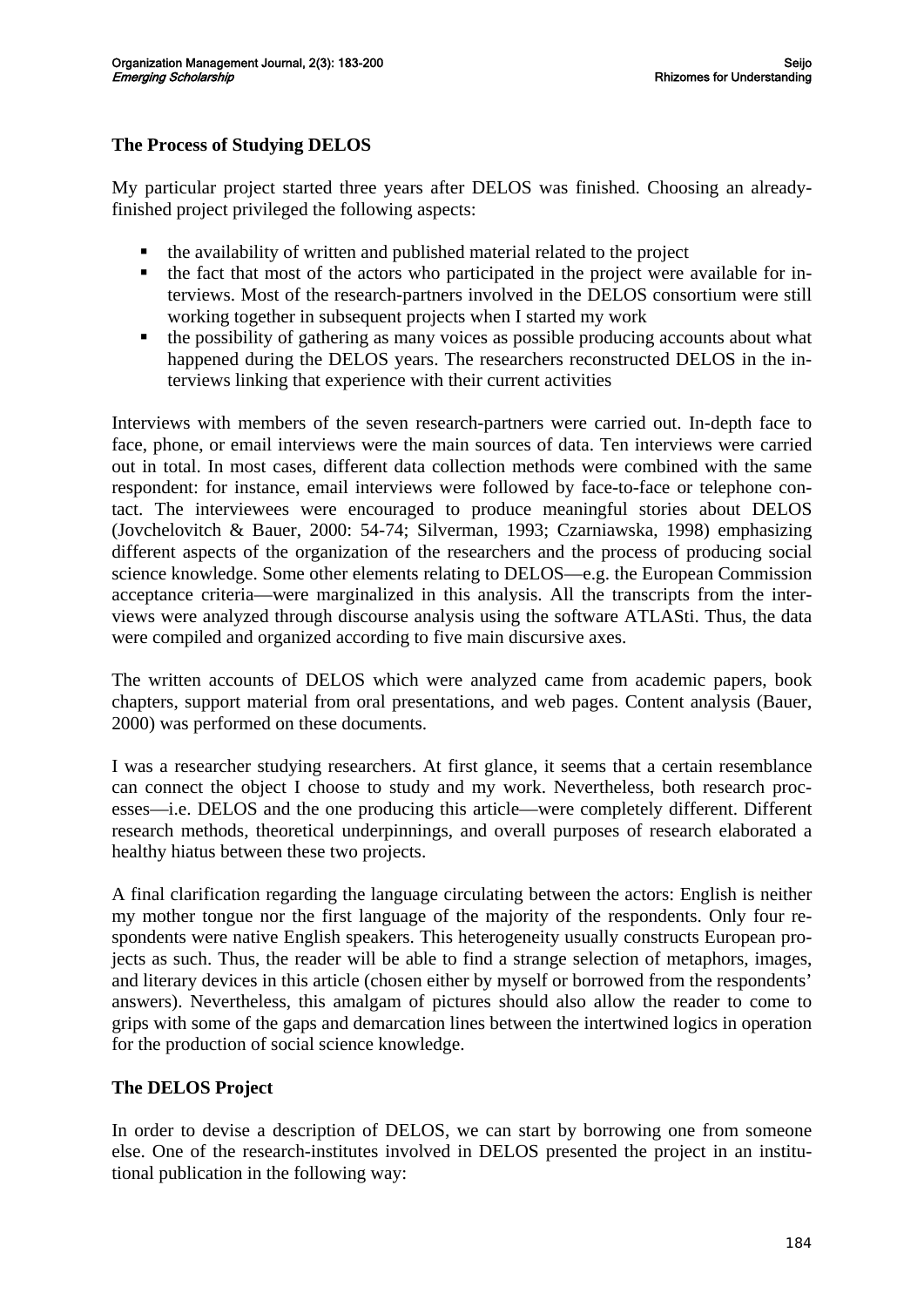*DELOS is investigating the ways in which SMEs (small to medium enterprises) acquire and diffuse know-how. More particularly, it considers whether SMEs from a common geographical or sectoral base act in a systematic, concerted way to maximize their market position by pooling their know-how and expertise.* 

*At the heart of DELOS are two conceptual frameworks: the notion that SMEs typically form spatial and organizational clusters, and the notion that they are capable of organizational learning. Both these notions are highly contestable. (The Tavistock Institute Review 1996/97: 6)* 

According to one of the DELOS research-partners, this is the formal introduction of the project. This information is available for a wide array of potential audiences such as researchpartners, sponsors or researchers in general. This institutional "business card" of a European research institute tries to conjugate the SME world and organizational learning within the gamut of activities of the organization. The premises that made DELOS a possible achievement in the initial stages were based precisely on this same association. This introduction tells us from the very beginning what is to be the so-called object of analysis of DELOS—the central idea the researchers set out to stabilize.

Following this association, the research-partners constructed their main object of analysis: the cluster of SMEs as a possible and observable object. Social science and microeconomic vocabularies were merged to enhance the faith of potential audiences for these objects. The references to the maximization of a market position and the pooling of know how act as confirmations of the existence of these entities. DELOS was born thanks to a hypothesis (from the coordinator who organized the project) which assumed that clusters of SMEs could provide a homogeneous model of regional development that can be found in any European country. However, most of the disputes during the first stages of DELOS centered on the existence of clusters of SMEs as a homogeneous European phenomenon. It was only after these first phases that social science narratives became part of the demarcation criteria circumscribing the clusters of SMEs. It was impossible for researchers in two of the countries of the DELOS consortium to find clusters of SMEs according to the traditional microeconomic definition of the phenomenon. This impossibility opened a theoretical debate on alternative demarcation lines defining the clusters of  $SMEs<sup>3</sup>$  $SMEs<sup>3</sup>$  $SMEs<sup>3</sup>$ .

Probably as a consequence of this lack of conventional clusters of SMEs in two countries, the main invention of the DELOS researchers was to create a *typology of clusters*. This typology reflects how organizational learning within SMEs is shaped according to different levels of organizational learning and the relationship between the SMEs and their industrial milieu. Other structural characteristics such as size, length of time established, and decision-making style were also included as criteria defining the cluster types. From this analysis of several components, the researchers defined five broad types of 'organizational learning behavior': crisis-driven, endogenous, exogenous, embedded with limited development of organizational learning, and embedded focused on competence development using formalized practices and processes (Cullen, 2000: 397-398). All these constructs and the theoretical perspectives the research-partners used flowed into the typology of clusters of SMEs. The typology was designed to produce an all-encompassing description of clusters of SMEs at a European level as a quasi-homogeneous phenomenon. This typology is supposed to be describing all the differ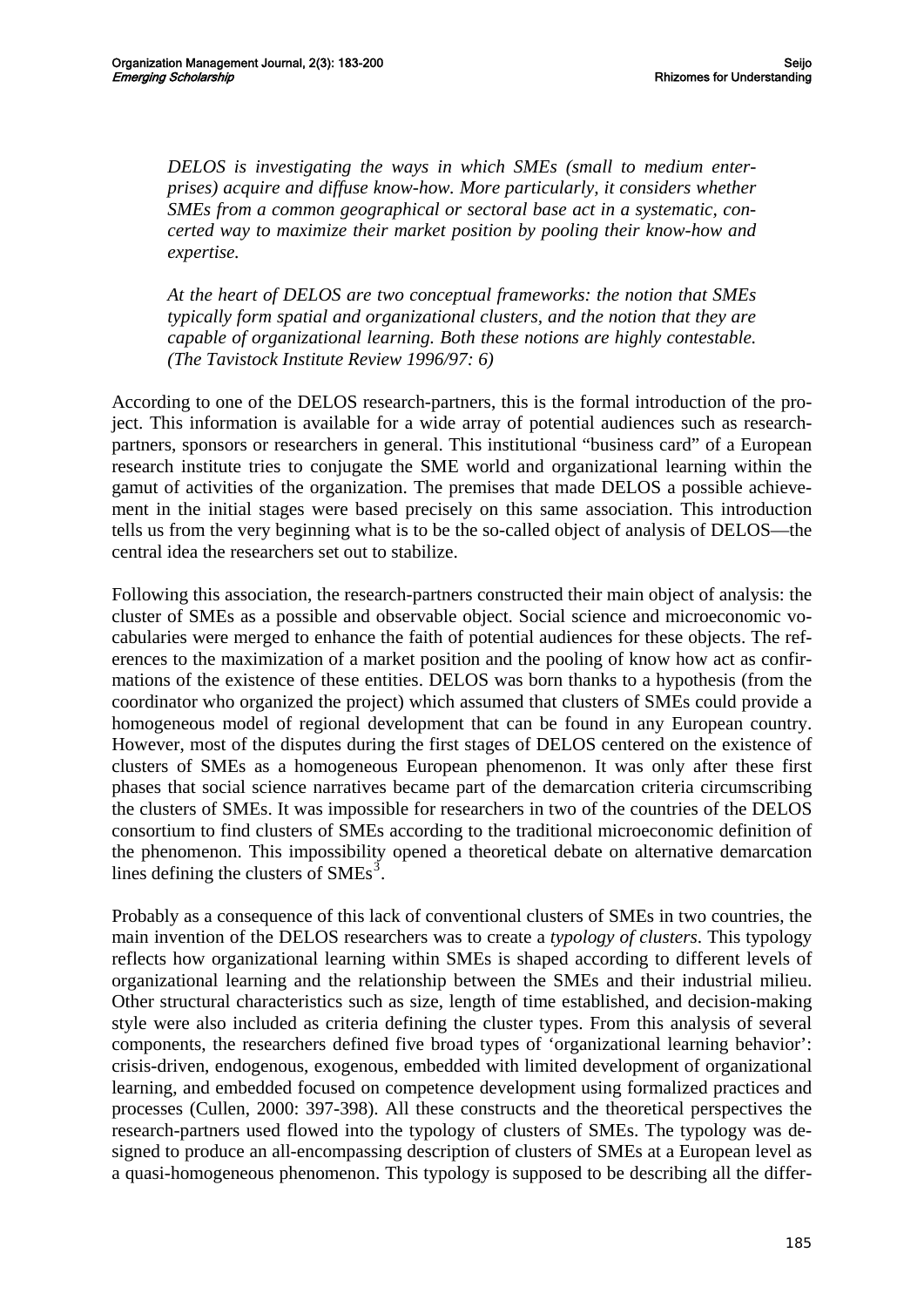ent cases the research-partners studied in the field. The parameters the researchers agreed for identifying clusters became the main actors of the DELOS network: their importance overshadowed even the human beings who were forced to comply with the outcome of those agreements.

During the DELOS project, the core existential question was about the nature of these clusters of Small to Medium Enterprises as a homogeneous European phenomenon. According to written accounts of DELOS (Cullen, 1998, 2000), social science concepts such as institutional thickness (Amin & Thrift, 1994), embeddedness (Grabher, 1993) and the Scottish knitwear industry case (Porac & Baden-Fuller, 1989) came to help the researchers to give birth to this necessary being. Michael Porter's (1985) model of amplified rivalry (from a microeconomic or a management perspective) was also used to account for the more conventional types of clusters of SMEs in the typology. Several demarcation lines were suggested to attempt a possible definition of clusters of SMEs. In addition, these heterogeneous criteria had to accommodate the actual groups of SMEs that the research-partners were able to find in the field. These contested theoretical positions *vis-à-vis* the local or national availability of clusters of SMEs built the forums for debate in the DELOS consortium.

During the last phase of DELOS, a truce was called in this theoretico-socio-political debate because of a change in the coordination: a researcher (who did not belong to the original cocoordinating research-partner) took charge of the elaboration of the final report of the project. All the other researchers regarded this second co-coordinator as the social science interlocutor of the DELOS consortium. The other research-partners remained in charge of reviewing the wording of the final report. This change in the coordination was welcomed by most of the DELOS researchers. According to the vast majority of the respondents, without this organizational change, the DELOS final report would have been seven separate case-studies. The alternative was to have no final report at all.

#### **DELOS Contributions**

A number of theoretical contributions can be found in the DELOS final report and the academic publications about DELOS (Cullen, 1998: 249-252):

- the researchers suggest that particular learning environments associated with the cluster types tend to promote a particular type of 'organizational learning'
- however, the researchers also found no real evidence supporting the hypothesis that industrial clusters are effective environments for institutional learning
- at the level of the industrial cluster, success (in terms of increased turnover) did not appear to be related to the embeddedness within the local milieu (i.e. the cluster may even constitute a barrier to SME economic success)
- although the promotion of social and cultural community identity can be seen as part of an array of wider learning benefits, these benefits were difficult to measure in conventional economic terms (e.g. in the final report of DELOS these benefits were only presented in connection with capacity building and the development of social capital)

In other words, DELOS was far from being a hymn of praise of the idea of clusters of SMEs as a model for European economic development. Possibly as a consequence of this critical stance, it seems that DELOS passed unnoticed for most European research and legislation. Although most of the researchers talk about DELOS as an interesting and formative experi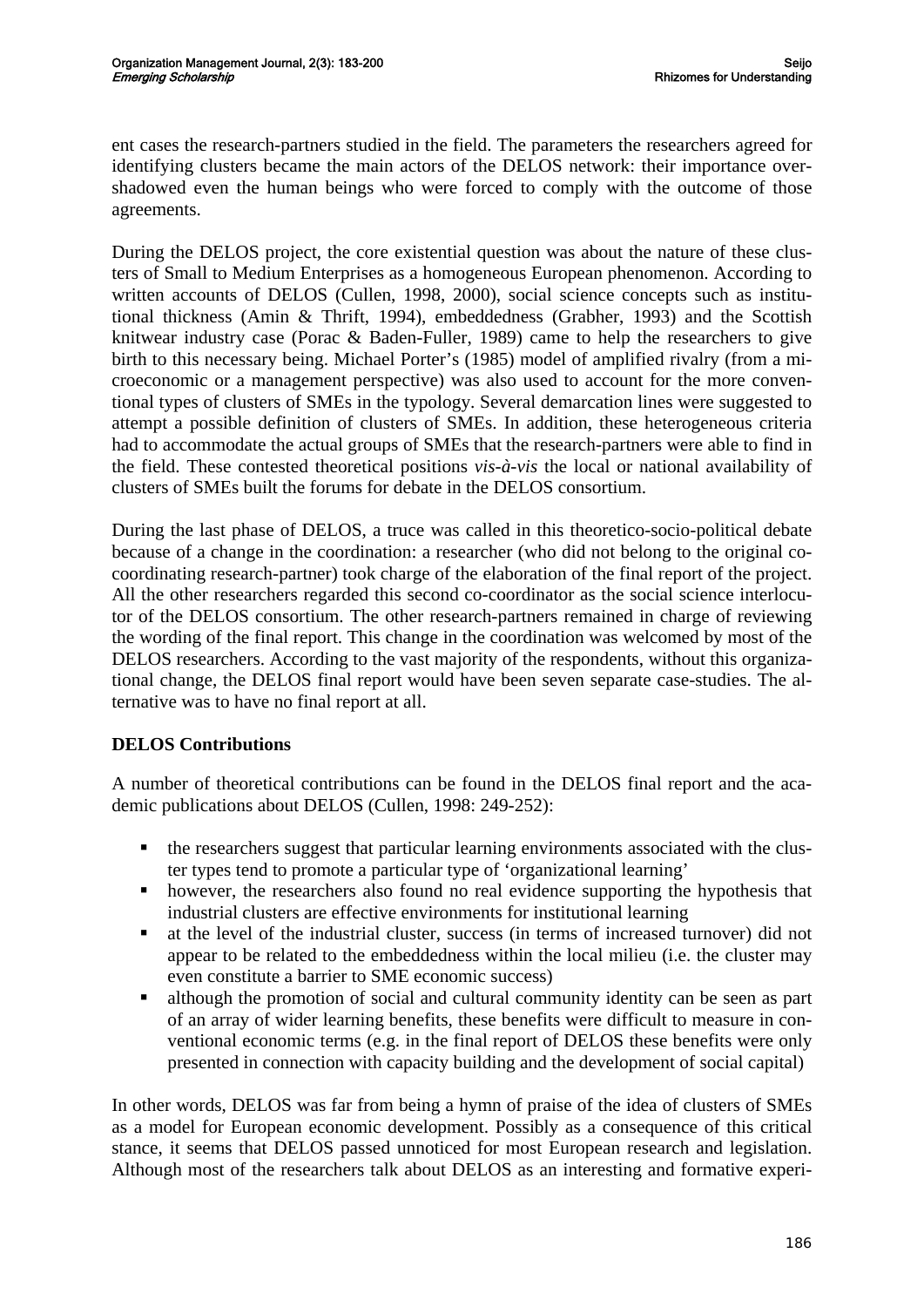ence, the links connecting the outcome of DELOS and further research or European policies are difficult if not impossible to trace. However, after DELOS, most of the researchers involved in the project applied for and obtained funds for subsequent projects within the same social science program of the European Commission (TSER).

By and large, after DELOS the trajectories of the actors—both human and nonhuman forked and followed different directions. Nevertheless and not paradoxically, all the actors who took part in DELOS are still somehow involved in the production of social science knowledge.

# **Rhizomes, Labyrinths, and Burrows**

# **The Rhizomatic Territory**

The departure point I will take to try to understand the process of production of social science knowledge is Deleuze and Guattari's (1986, 1988) rhizome. These authors suggested the rhizome as a possible means for reading Franz Kafka's literature and, more generally, social phenomena. By rhizome, Deleuze and Guattari portrayed a burrow<sup>[4](#page-18-1)</sup> with multiple entrances and exits with no beginning and end as well as lacking any kind of hierarchical order. There is an uncanny resemblance between this geography of circulating active actors and Latour (1987), Callon (1986) and John Law's (1991) actor-network theory. As Bruno Latour (2002) points out, actor-network does not make distinctions (or, to be more precise, draws symme-tries) between macro and micro or nature and society<sup>[5](#page-18-1)</sup>. The law of both the rhizome and the network lies in the connections: each of the actors is related to all the others thanks to *contiguity*, which is the main feature of this architecture.

For instance, Kafka's literature is fragmentary, a composition of loosely coupled segments or narrative blocks forming an assemblage through connectors. The universe of what is hinted or not-said is always immensely greater than the universe of what is written or said. Any book can be read as a fragmentary collage of short stories looking for a reader to connect them. Leaving aside their limited amount of pages, most books can be said to be infinite.

We can only get in touch with or represent DELOS through the narratives of the researchers or the excerpts from articles or books informing us about what was DELOS like. We cannot single out a DELOS from the European Commission application procedures for its social science program, from the changes in the coordination in the middle of the project, or from the emergence of the cluster of SMEs as an observable and accountable object. Thus, there is text producing funds for European research, there is also text highlighting the type of required knowledge for the production of a final report and text also constructs clusters of SMEs as a European pseudo-homogeneous phenomenon. All these texts—others could also be mentioned—form an indivisible assemblage producing social science knowledge on regional development.

It is important to establish that this proposed analysis of intertwined texts does not merely reflect a simple linguistic problem of contested meanings. We are not discussing the semantics of a social science project according to various observers. The analytic point is that we need to conjugate the entire ontology of entities that has to be connected to produce the territory which is  $DELOS<sup>6</sup>$  $DELOS<sup>6</sup>$  $DELOS<sup>6</sup>$ . The rhizomatic character of such construction requires the actors to be seen as circulating within as well as constructing a burrow<sup>[7](#page-18-1)</sup>. Stories gather together human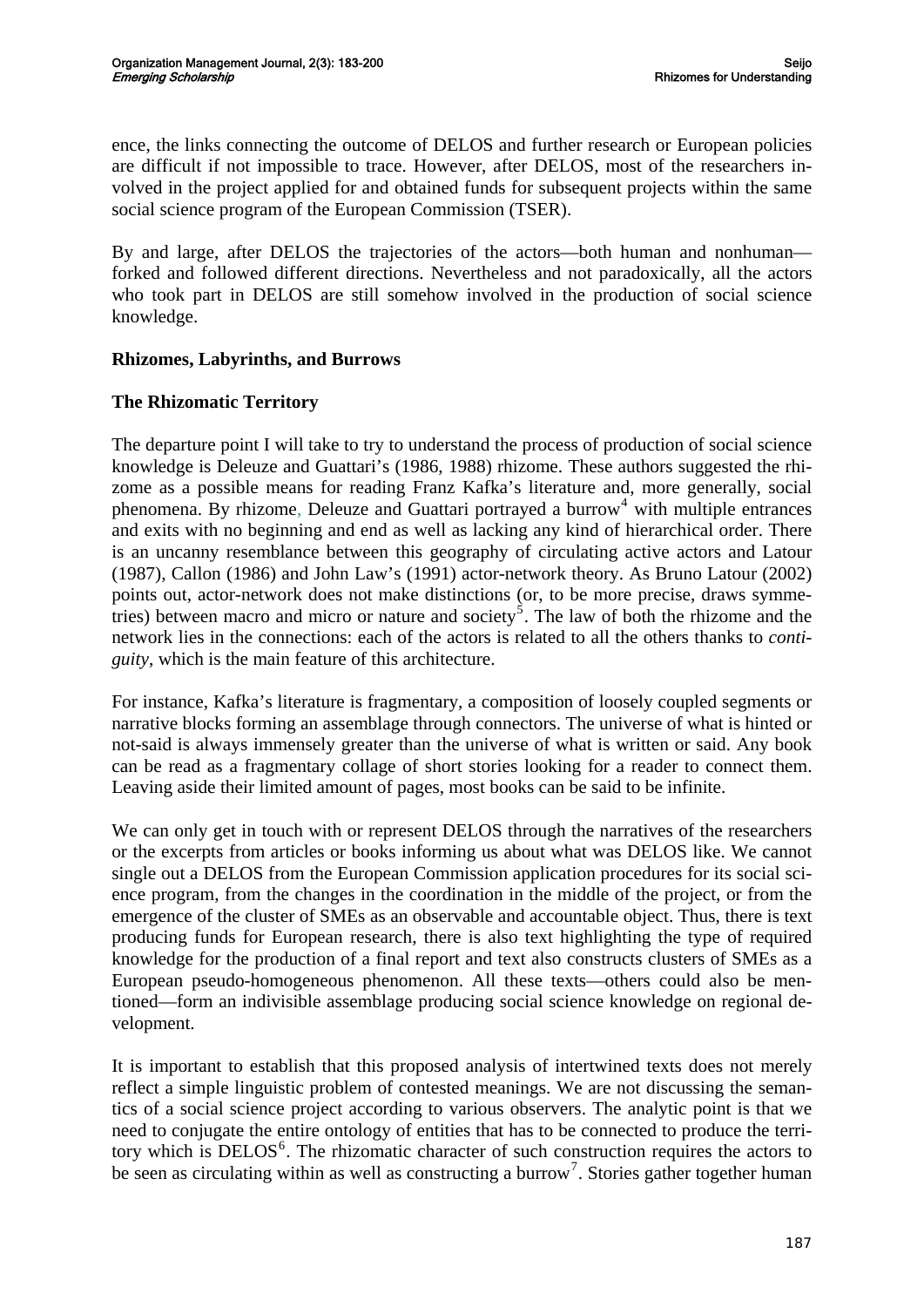and nonhuman actors or multiplicities in order to, later on, attempt to convey a meaning. These narratives articulate the DELOS researchers mediating their collective action<sup>[8](#page-18-1)</sup>. Thus, DELOS becomes its own map territorializing theoretical perspectives, organizational portfolios of projects, and future undertakings of a specific consortium of researchers.

The traces or the lines between both human and nonhuman actors are in constant process of settlement: they can only provisionally acquire a certain degree of organization in a quasimap of movement and circulation. The most basic law of the rhizome stipulates that any place is connected to any other place, i.e. researchers, clusters of SMEs, academic publications, local organizational backgrounds, and business portfolios are all circulating within the same network or rhizome and producing social science knowledge. Therefore, any possible definition of social science will need to include this universe of entities or actors producing and reproducing it. Narratives and episodes of the DELOS project become 'meaningful' because they are attached to a European social science machine which articulates several actors following multiple trajectories. In this way, each of the actors of the project circulates according to a continuously constructed trajectory.

# **A Catalogue of Labyrinths**

Umberto Eco (1987, 59-62), trying to account for his library in the abbey of *The Name of the Rose*, describes three different types of labyrinth. The first labyrinth is Dedalus' invention. According to Eco, no one can really get lost in that architecture; the twist in the story is provided by the Minotaur and the tragic fate of the visitors who reach the center of the labyrinth. The structure of this construction entails only one thread (probably Ariadne's) to go from the outside to the center and come back. Without the dangers, entering this construction would be like going for a walk.

The second type is the trial and error labyrinth. Here we can find a tree-shaped structure with roots, branches, galleries and blind alleys. Eco (*op.cit.*) warns us: there is only one exit but we can make lots of mistakes before reaching it. The chances of getting lost inside this second architecture are greater: visitors are the prisoners of a design because the construction itself challenges each of the visitors.

Finally, Eco's (*op.cit.*) third type is the network or Deleuze and Guattari's rhizome. Each of the galleries of this labyrinth is connected to all the others. It does not have a center, a periphery or any exits because this construction constitutes a space which is potentially infinite. The rhizome is never finally structured because it is continuously being structured. This third labyrinth is a process or a labyrinth of time (as Borges would add). This third type is the labyrinth par excellence: there are no visitors or outside anymore. Everyone and everything is somehow involved. The circulating actors are perplexed and lost at the same time. If there is an order or a center in this third type at all, it needs to be constructed. The rhizome is being continuously shaped out of the collective beliefs claiming that an order is possible. By and large, this third labyrinth constitutes both fear and hope at the same time.

The rhizome—i.e. the third type of labyrinth—cannot be circumscribed to a physical space. This continuously structuring network propagates a provisional order: everything belongs to the same territory because the main task of the rhizome is to territorialize actors involving them in the production of an assemblage.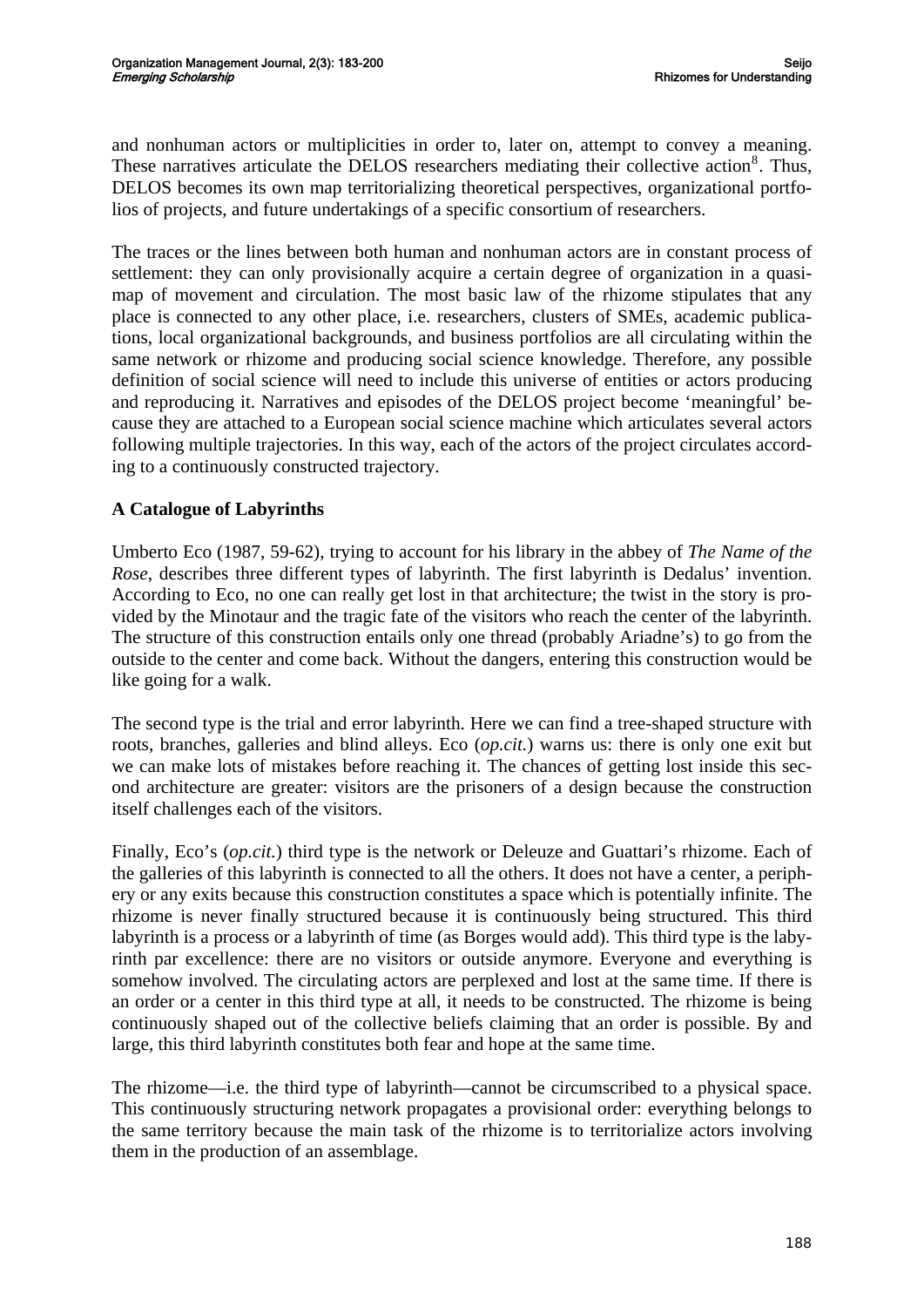Each of the circulating actors of the rhizome is a composite or a hybrid actor (Serres, 1995). These hybrids echo Deleuze and Guattari's (1988) multiplicities or Latour's (1991) chains of human and nonhuman actors. From the fieldwork methodology of a European research institute we can jump into the European Commission's procedures for allocating funds for research to promote regional development or into the political relationship between a chamber of commerce and the groups of SMEs of a particular region. In Serres' (1995) terms, DELOS is also its own intertext or its own propagations or extensions: DELOS is an image without a frame. Following this metaphor, we cannot place boundaries with the intention of defining each of the actors for it is the relationship*s* which constitute and provisionally stabilize each actor. Time and time again, the actors bear a variable ontology (Latour, 1999a: 127-133). We try to study the DELOS researchers but we cannot single them out. They are hooked up to the programs of the European Commission or to the criteria to publish in a prestigious journal.

Hence, each of the actors follows a particular trajectory. A researcher is looking for European funds, a chamber of commerce is attempting to justify its place in the world (for instance, by producing serious academic work) and a group of organizations are trying to build a solid consortium to apply for subsequent projects. DELOS had to constitute itself as a possible vehicle to mobilize all these heterogeneous interests for DELOS is only inside one or all of these trajectories. DELOS is the imaginary meeting point of all these trajectories and it is only from these relationships that we can trace a path defining who is who. Only by following this collective movement or choreography we will be able to understand something about this episode in the production of social science knowledge for the European Commission.

#### **The Origin of the Rhizome**

In this section we will briefly delve into botany to try to come to grips with Deleuze and Guattari's (1986, 1988) rhizome and its metaphorical meaning. According to Rost *et al.* (1998: 101), rhizomes are "underground stems. They are usually light colored and burrow into the ground just below the surface" (See Figure 1). In addition, rhizomes can be regarded as stems with nodes:

*"Small scalelike leaves sometimes form at the nodes [of the rhizome], but they don't grow or become photosynthetic. The buds in the axils of these leaves elongate, producing new branches that extend to the soil surface and form new plants."* 

Hence, a rhizome is a ramified network growing horizontally in a subterranean way. On the other hand, a rhizome through its nodes connects different plants and leaves. Any point in the entire vegetal formation (e.g. roots, stems and leaves) is hooked up to the same rhizome. No existence is more important than any of the others. All these elements 'are' because they are related to each other.

Deleuze and Guattari (1988: 21) draw an interesting distinction between a rhizome and a tree pointing out that most social science is actually based on the tree metaphor. Unlike the rhizome (where the connection among the many parts and not their status is at stake), a tree is hierarchical and, therefore, a collection of parts of separate natures. For Deleuze and Guattari a tree becomes its own image, its photograph or painting. A rhizome, on the other hand, is the expression of multiplicities circulating in the galleries of a burrow where paths can diverge, converge, or even get blocked. In addition, a tree is the object that once was a seed whereas a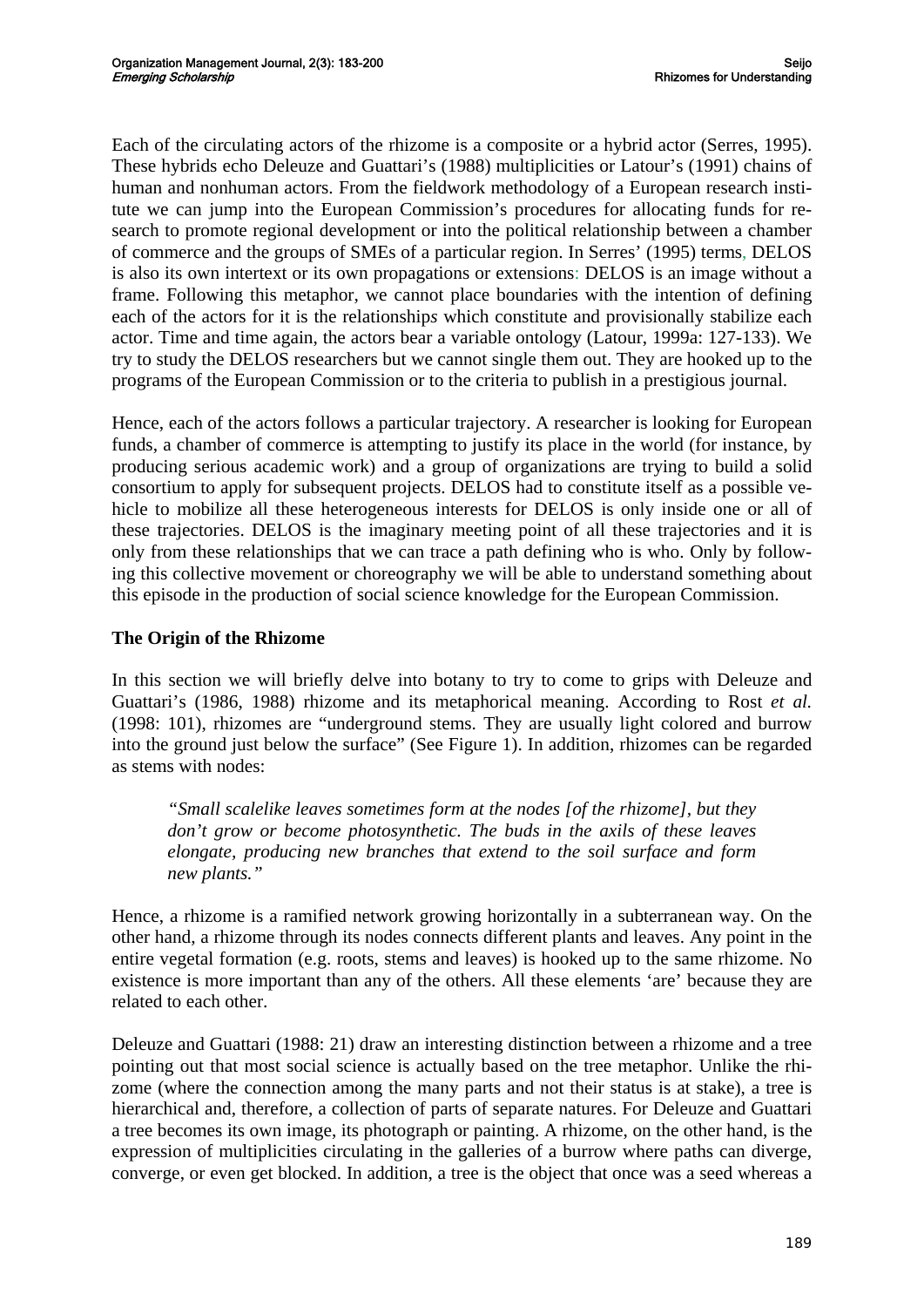burrow has always been a rhizome and its ontology stems from the circulation of the actors. The rhizome can be said to be a continuously constructed map of connections where various trajectories meet.



*Source: Rost* et al.*, 1998: 398* 

#### **Another Rhizome: Kafka's Literature**

There is an uncanny resemblance between the rhizome and Kafka's (1992) literature in general and *The Castle* in particular where multiple changing entrances connected the village and the castle. The nature of the 'ostensible acquittal' of Kafka's *The Trial* is also cast in the shape of a rhizome where endless blocks of interaction between the accused and Court machinery take place authorizing and canceling each other within the same legal map. The atelier of the painter Titorelli, which is at the other end of the town where the Court is based, leads inevitably through a back door to the same judicial site. The rhizome grows unexpectedly under the ground connecting apparently distant surfaces. While analyzing Kafka, Deleuze and Guattari (1986) are actually trying to find a passage to enter Kafka's work rather than treating his literature as a detached object of analysis: they needed to circulate in his literary rhizome. Minor literature—not in a pejorative sense—are the terms the authors used to talk about Kafka's work.

Kafka writes like a dog digging a hole or a rodent constructing a burrow. Each segment or narrative block inside Kafka's minor literature is a machine in its own right. For instance, the Stoker chapter at the beginning of *America* is about the machines in a ship (i.e. the place where the Stoker works) but it is also about the Stoker's love life, dialogues, or problems being part of the same mechanistic assemblage, being produced through the same process. In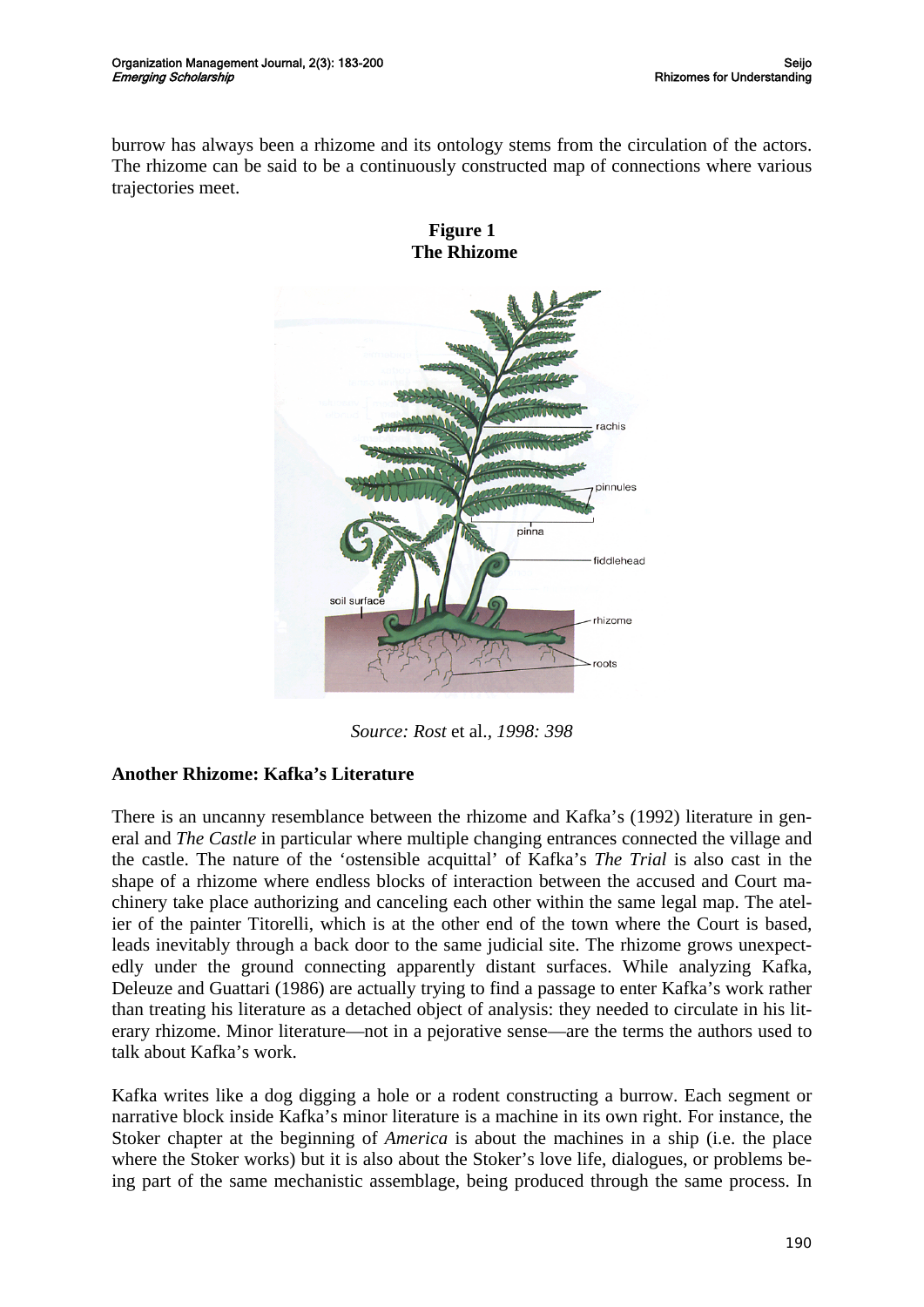the same chapter, Karl Rossman and the Stoker are talking about a past trip. At the time when they are talking, the ship is already anchored in America but the assemblage of machines in operation is still working. The architecture, the love life, the design of the telephone lines, or law proceedings are all hooked up together. The assemblages organize and gather multiplicities: there are no detached elements; the Kafkian syntagmatic dimension can be explored ad infinitum. Speaking about a particular entity immediately makes us drift into other entities. Contiguity constructs. Contiguity actually 'is' the law of the rhizome itself. There is always a near mismatch: something completely different or inappropriate occupies the room next door. Something absent is actually present somehow and in operation.

In Kafka's minor literature, the narrative blocks in his novels are not just close to each other but contiguous: something—quite important, most of the time—is always happening in the room next door. The spaces are never too distant or too close; everything is around or, to be more precise, in one of the rooms next door. When we step on a particular space, we are immediately jumping into its intertext. The adjacent rooms are the places where we are not allowed and their inhabitants are inaccessible meaningful Others.

In the middle of this connected divide between the "being" and the "rest" lies desire itself which is the great motor of all the Kafkian mechanistic bureaucratic devices: the hidden law triggering the reproduction in time of the same forms<sup>[9](#page-18-1)</sup>. Desire is assembled, unevenly distributed into rooms, and imprisoned in the galleries of a labyrinth where the actors wander. Nevertheless, the actors are not prisoners; desire itself keeps them hooked up digging their burrow. The many narrative segments of a Kafkian novel capture desire territorializing it in the attire of a Judge, the beauty of a secretary, or the architecture of the Court (this aspect can also be verified in the regime of enunciation of the author: some words, as we can see, need to be written in capital letters).

The only possible way to dismantle the machine or the body without organs is by circulating inside it, posing the question how does it function? The sense, in the most semantic possible appreciation, comes only after having answered the puzzles about the mechanics of the problem. Writing in this sense entails the translation of all the action into assemblages of segments in order to, later on, attempt to dismantle that construction. In fact, the last two procedures are the same one. Following Deleuze and Guattari (1986: 43-52), every machine is a machine because it can be disassembled. What dismantles the machine lives inside the machine. Desire itself builds up the legal system in *The Trial*: the employees are corrupt, the secretaries lust after the accused people, the law book contains porn pictures and a painter and an abbot lie at the heart of this legal dispositif. Desire can be found in every corner because all these scattered entities "are" the Law itself. There is a flux and a counter-flux between Law and Desire, keeping them alive and accountable.

Even the trajectory of the Kafkian main characters (I would not dare to call them 'heroes') is fuelled by the same desire. They belong to the rhizomes of the Court or the Castle. They seek admittance exploring what is forbidden for them. The characters (both newcomers and lifemembers of the burrows) never try to escape those rhizomes. They travel exploring the galleries of the maze they have been digging. They function along with the power which, in theory, is oppressing them. The Law or the power of the Castle before the inhabitants of the village is being written in their sexual lives, jobs, interests, expectations, and everyday talk (cf. Foucault, 1976). There is no divide between the powerful and the powerless; the reader can easily travel from one to the other. The powerful lives in and constructs the powerless while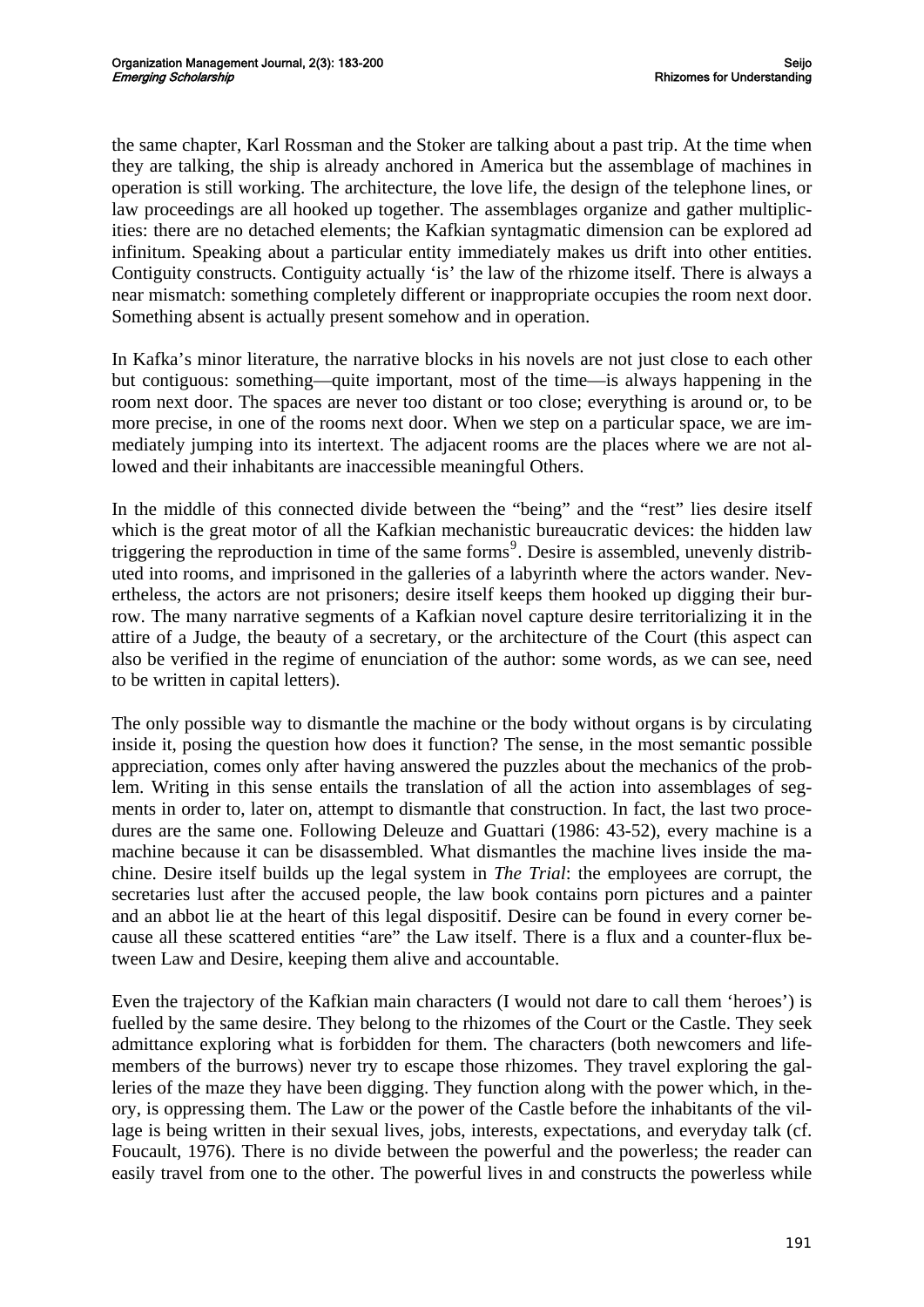the powerless lives in and constructs the powerful. Desire keeps all of them circulating inside the rhizome. There is always contiguity: other actors to become acquainted with, loved, or feared can always be found.

Having explored this thick narrative path, what can both Kafka and Deleuze and Guattari tell us about the production of social science knowledge or DELOS, in particular? I took the Kafkian winding road in order to exemplify the imprecise underpinnings of Deleuze and Guattari and the actor-network theorists. This perspective can be useful in order to frame our analysis to distinguish DELOS as a circulating multiplicity. The most important contribution of this perspective is that it illuminates a path that leads to the interconnected surfaces producing social science knowledge. The researchers produce research deliverables or reports but also their organizational backgrounds, academic perspectives, project agendas, and future undertakings: all these phenomena elaborate social science knowledge (i.e. all are hooked up to the same rhizome). All these constructs will set detours and obligatory passage points forking and twisting the paths of the researchers (cf. Callon, 1986). On the other hand, since a project or a partnership running European research projects has no beginning or end, they also develop in series linked with connectors. A gamut of continuities reproduces itself from project to project establishing patterns and forging narratives aiming at stabilizing a definition to the blurred European research.

# **Production Across Connected Multiplicities**

# **The DELOS Rhizome**

Reading DELOS through the lenses of the rhizome and actor-network theory permits us to incorporate a few invisible actors into the process of social science knowledge production. These invisible actors mediate human action and are often marginalized or ignored in knowledge management studies (e.g. see Davenport & Volpel, 2001; Tsoukas, 2002). Human beings are, most of the time, placed at the center of any scientific development. In this vein, human researchers seem to be able to sum up the entire process of knowledge production. For instance, researchers write reports, gather and argue in scheduled meetings, and belong to a successful consortium. An important contribution of this paper is the endeavor to incorporate and illustrate the significance of a few stabilizing nonhuman actors mingling between these human actors and producing social science knowledge. This suggests that we cannot treat knowledge as a fully-stabilized instrument which can be used as an unproblematic tool.

In a foundational piece of this approach for science studies, Bruno Latour and Steve Woolgar (1979) showed that, for instance, we can account for production processes in a laboratory studying its architectonical layout and the inscription devices deployed by scientists. A different amalgam of intertwined actors for the production of natural science emerged out of that particular study by asking the question what or who do we need to follow to understand laboratory action? Later, Latour (1996: 94) endeavored to answer this question by repeating time and time again: "...stick to the actors. If they drift, we'll drift along with them<sup>[10](#page-18-1)</sup>." Human beings produce connected to nonhuman actors and the outcome of the conjunct work should be studied addressing the correct assemblage in operation. Thus, we will need to link, for example, the scientists writing the final report to the procedures and principles of good practice they use. Each of these actors makes all the other ones different because of the connections relating them. Being part of a specific collective changes all the different member-actants investing them with fleeting ontologies. Each successive translation of the network necessarily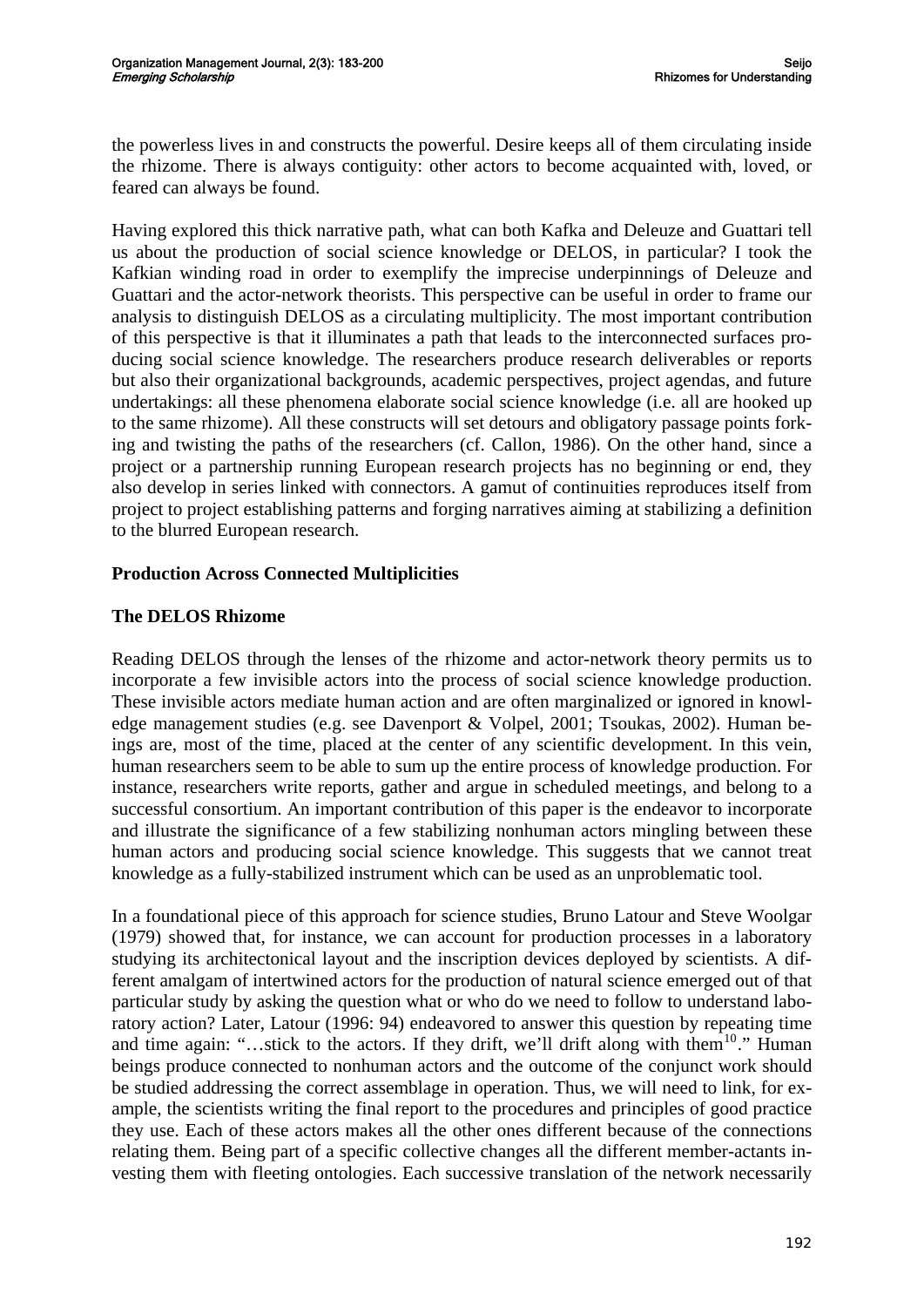transforms all the circulating actors. By the same token, the rhizome can never achieve a final stabilization or structure.

The actors of the DELOS project have to undergo a series of associations and substitutions. Associations and substitutions (Latour, 1991: 103-131) or the syntagmatic and the paradigmatic dimensions (Latour, 1999a: 159-164) have to be analyzed together in order to understand successive translations of the DELOS collective. Taking these two dimensions into account simultaneously, we can devise a map or a rhizome where organizational action drifts (see Figure 2).



**Figure 2 A possible rhizome for DELOS**

Figure 2 is an attempt to depict DELOS as a rhizome, i.e. as a map of movement and circula- $\chi$  tion<sup>[11](#page-18-1)</sup>. All these actors act producing DELOS in a concerted way. The definition of the actors stems from the relationship between any actor and the rest of the rhizome. For example, the theoretical perspectives of the consortiums are related to the local project portfolios and the research background of each research-partner. As noted above, the DELOS consortium was comprised of consultancy companies, chambers of commerce, and research-institutes. Each of these organizational forms produces local agendas or portfolios which can overshadow the importance of any specific project. Hence, the justification of national or regional budgets or the enhancement of the portfolio of current projects can act as good reasons for joining a specific European project. Each research-partner—even each of the researchers—has particular reasons to become associated to the DELOS network. For instance, for one of the researchinstitutes, DELOS was its first European experience, the members of another researchinstitute wanted to increase the amount of European Commission projects they were doing and a chamber of commerce needed to produce research on clusters of SMEs at an academic level.

These types of European projects start with the composition of the *research-consortium*. Apart from the original research proposal, the European Commission assesses the consortium itself before a project is accepted. Only a few of the research-partners had worked together before DELOS in previous projects; for most it was the first experience of such a consortium.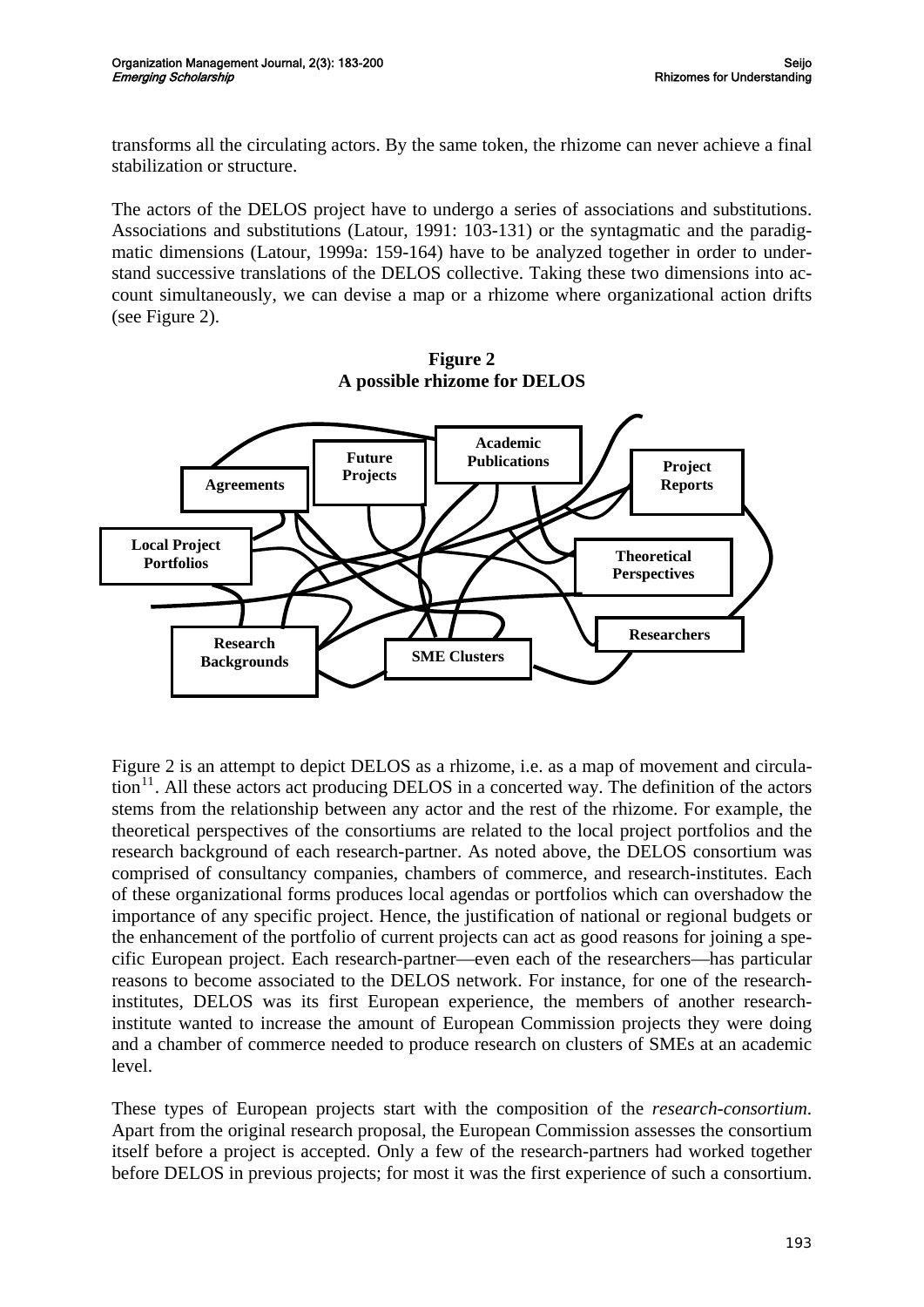Each research-partner negotiates its participation with the project coordinator and it is the duty of the coordinating researcher to construct the consortium (stressing its 'European' character) and to be the interface between the partnership and the research sponsors or clients. The coordinator also defines the roles of the researchers. S/he is responsible for the reports or deliverables and the entire budget of the project. DELOS, for example, was a jointly funded project which meant that half of its budget came from the research-partners (the European Commission funds the other half). This capacity to sponsor a project is one of the many reasons to be summoned to join a European partnership. An archetypal consortium needs to recruit sponsors, academic interlocutors, longstanding collaborators or friends, and partners in specific countries to achieve the required transnational contributions.

One of the contributing factors to their heterogeneity and diversity is the fact that most consortiums have to constitute themselves as European entities. Therefore, a co-coordinator will need to represent (Latour, 2004: 108-116) a range of European countries disregarding, most of the time, the possible desirability of ensuring the theoretical or epistemological alignment of potential partners. One of the DELOS researchers highlighted the fact that the inclusion of recently incorporated countries to the European Union in a consortium enhances the chances of acceptance of a research proposal. Another researcher stressed the fact that successful consortiums find it easier to get new projects accepted (i.e. within the partner community it is widely accepted that the first European grant is the most difficult to get).

Thus, European consortiums work, most of the time, not unlike social clubs. These clubs have newcomers and life members. All the researchers are always thinking in more than one project at the same time. Apart from projects that are being run in parallel, future prospects are also a matter of concern for European researchers. With only three exceptions, all the other DELOS research-partners were involved in two subsequent projects within the same social science program of the European Commission (TSER). Thus, at the very least, a solid partnership emerged out of the DELOS project. In addition, all the DELOS researchers are still involved in European research. Each consortium, from project to project, expels dissident voices, theories, and research interests. This depuration aims at stabilizing the relationships between the researchers through a solidification of their working agreements and general views on research.

Not paradoxically, the two subsequent projects which involved the majority of the DELOS research-partners were not related to regional development: labor mobility in the European Union was the central issue of these projects. One of the DELOS researchers (who was also part of these subsequent projects) pointed out that the consortium promised in the research proposal of the first of these projects that a database which was constructed during DELOS was going to be used in the second project. Such a database was actually never used. The interesting aspect about this incident lies in the explicit intention to link European projects of the same research program, thus aiming at constructing the so-called European social capital. This is perhaps the most Deleuzian aspect of the production of knowledge for the European Commission. All the material scaffolding required for the research programs to be meaningful falls or vanishes into thin air but this is not a hindrance for the reproduction of many more games. Any given project may become a one-off experience. There may be only minimal linkages between the projects of a specific program and the conclusions of these studies do not necessarily inform European legislation. Nevertheless, the games combining proposals, acceptances, rejections, legitimacies, and local colliding agendas of priorities remain intact and reproduce themselves in time.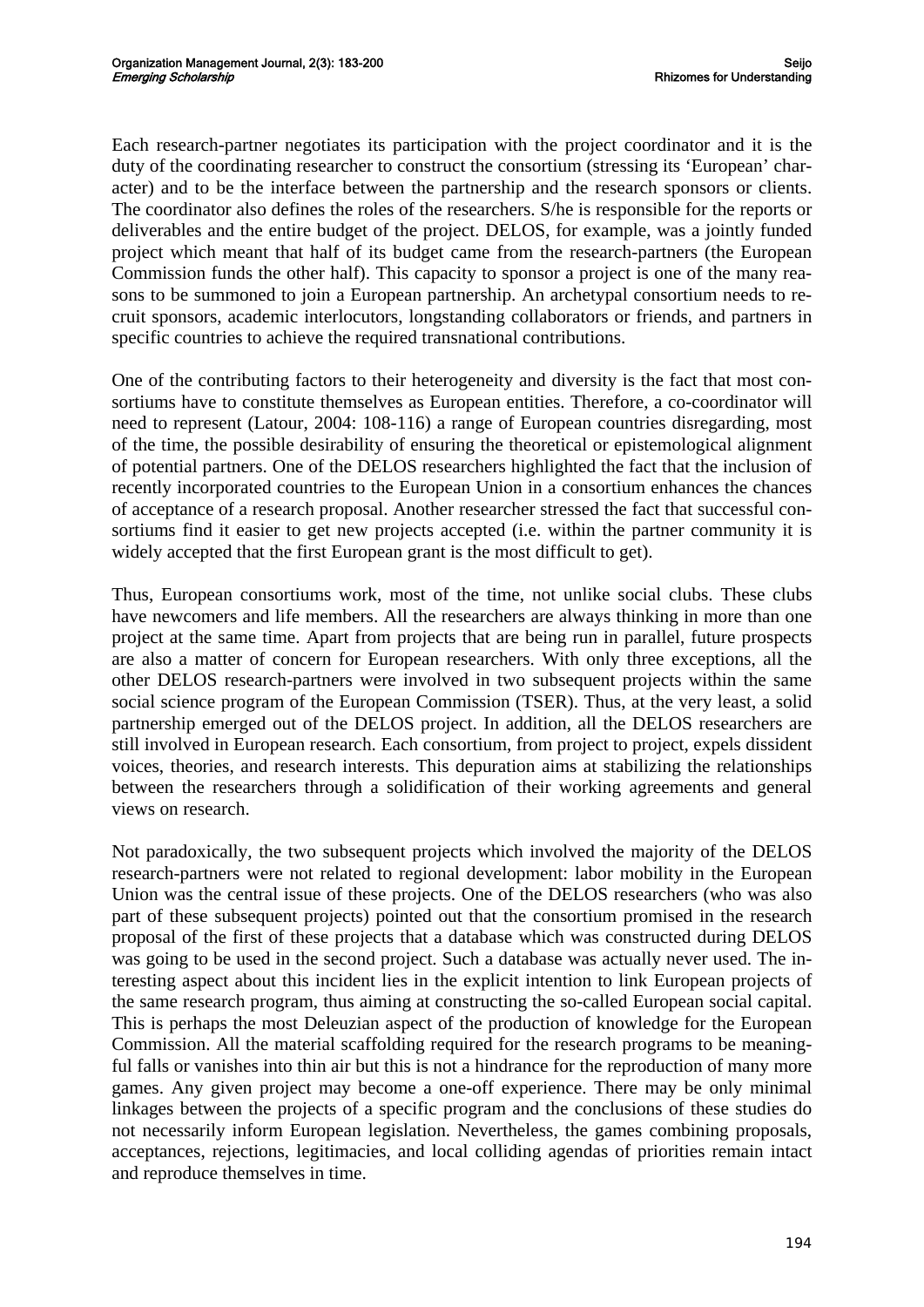The DELOS research-partners supported an eclectic combination of theoretical perspectives. The origin of this diversity is to be found in the organizational background of past projects of the different research-partners. Apart from the historical record of each research-partner, we have local project portfolios which constitute an expression of the perspective of each member of the consortium. In DELOS we find that a European research-institute well versed in economics has been working with the same clusters of SMEs and its local government for the last 20 years. It publishes articles in microeconomic journals and is looking for partners to form a consortium devoted to regional development. But we can also distinguish a wealthy chamber of commerce which finds it difficult to find partners for European research and can work in either regional development or a number of other academic fields. All these trajectories meet and have to work together inside the surface of these short-term projects. Researchpartners join and leave consortiums following these trajectories: more often than not, local logics and organizational backgrounds define which are going to be the right projects to join in the near future.

Two understandings of the cluster of SMEs represented the antagonistic positions of the DELOS debate—the aforementioned microeconomic and social science perspectives. This debate was also echoed in the practical impossibility of finding clusters of SMEs in two countries of the partnership (i.e. clusters which conformed to the traditional microeconomic models of regional development). These contested views on clusters of SMEs produced divergent methodological positions and, to a certain extent, separate research projects. Local logics and backgrounds produced methodologies, theoretical perspectives, and research interests. For instance, two of the DELOS researchers were disappointed because of the way the consortium used their data. By and large, these researchers perceived that data which was difficult to collect was not used or did not become relevant in subsequent stages. Time and again, local logics collide against each other: the real duration of the enrollment process (Callon, 1986) of these European partnerships sometimes takes more than one project or more than one change of consortiums.

DELOS was the first research experience of its consortium. Therefore, having chosen the DELOS project constitutes, perhaps, a very particular and biased path to take to pursue the production of social science knowledge for the European Commission. A series of theoreticosocio-political struggles pervaded the history of the project. These conflicts include the aforementioned change in the coordination of the project and the deputation of a few research-partners for subsequent projects. These two other projects did not have all these historical milestones of contested theories and methodologies.

# **Required Agreements for the Coordination of DELOS**

Apart from a change in the human co-coordinator, three major agreements allowed for the development of the DELOS project. In fact, these agreements organized the researchers who signed them<sup>[12](#page-18-1)</sup>. As noted above, most of the DELOS researchers had never worked together before. Two contested views on the theoretical and methodological development of DELOS became visible in the two first project meetings because of this initial organizational characteristic. Therefore, the first agreement stipulated what was going to be included in the questionnaires and data collection material (the vast majority of the DELOS data came from baseline surveys; Cullen, 2000: 396-398).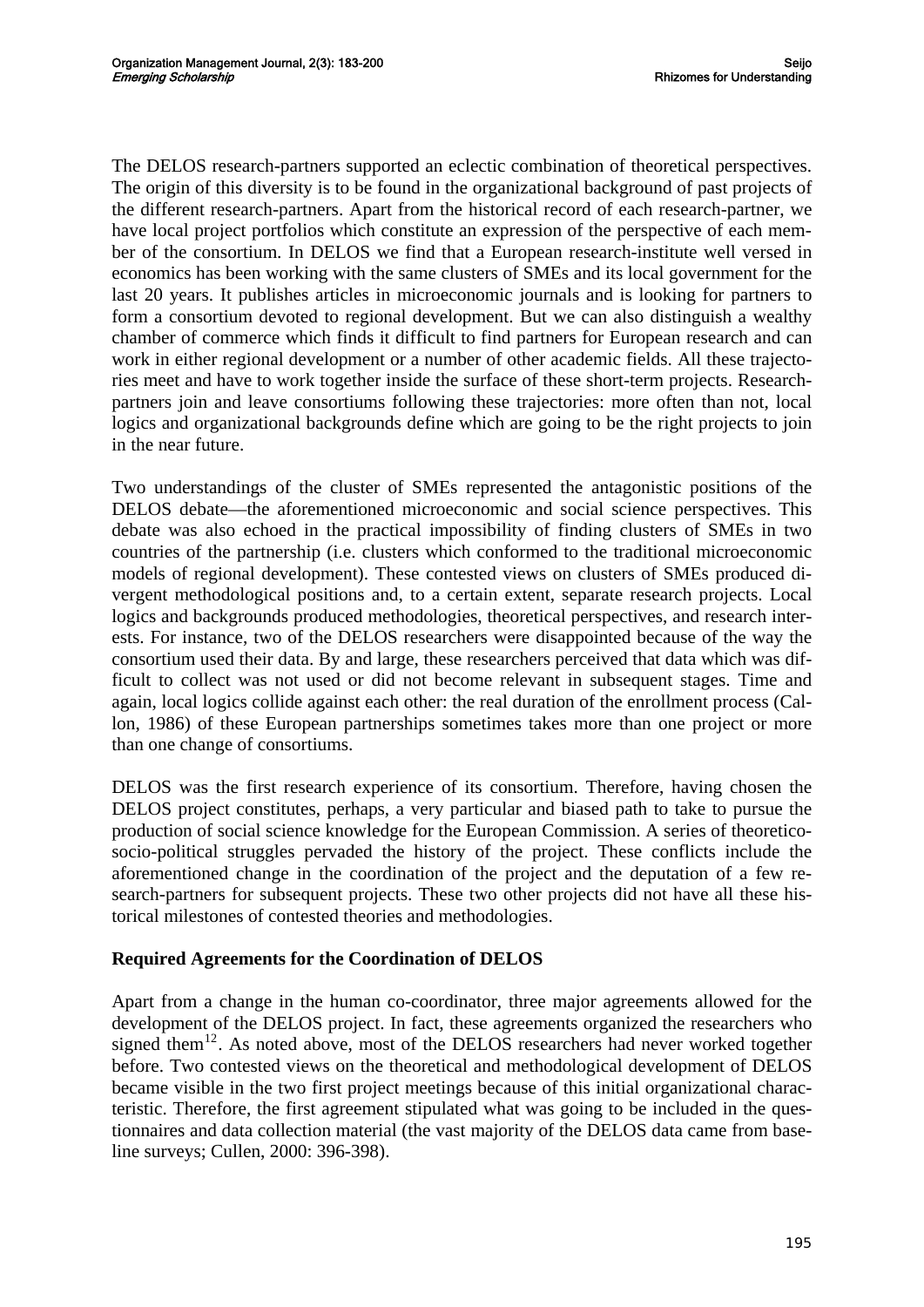The second major agreement of the DELOS history was the process required to reach a definition of the cluster of SMEs as a possible and observable object. The various attempts to stabilize the object of study produced the typology of clusters detailed in the DELOS final report (which was the major contribution to knowledge of the project). Most of the theoretico-methodological disagreements of the first phases stemmed from divergent narratives associated with the question "what is a cluster of SMEs?" Most of the research-partners held well-structured answers to this question thanks to their profuse organizational backgrounds in regional development. An unplanned incident problematized this circulating question in the DELOS network: it was impossible to find clusters of SMEs (according to the traditional microeconomic definitions) in two countries. In consequence, a proliferation of overlapping demarcation lines were devised to circumscribe the cluster of SMEs as either a microeconomic or a sociological object. This process produced a typology of five different types of clusters of SMEs and turned DELOS into a possible project. This typology accounted for all the examples of clusters the DELOS research-partners choose to study<sup>[13](#page-18-1)</sup>.

The third agreement was the change in the co-ordination of the project. According to all the other researchers, the first co-coordinator was familiar with the correct procedures to get the DELOS research proposal accepted. This first co-coordinator also managed the relationship between the DELOS consortium and the European Commission until the end of the project. However, she could not co-ordinate successfully the theoretical debates in the partnership. As a consequence, local perspectives on clusters and fieldwork methodologies grew stronger. There were several attempts to impose local views and procedures onto the DELOS consortium. In addition, the schedule of these European projects also produces, in part, attempts to propagate local perspectives. The researchers only gather three or four times during the course of two years: the rest of the time the project tasks are performed in the different member countries. For instance, five of the DELOS research-partners have been working with the same clusters of SMEs for quite a long time. The relationship between these research-partners and the clusters is stronger than any possible agreement the researchers can forge to run a specific project. These researchers have been analyzing and re-analyzing these clusters of SMEs regularly thanks to regional and national sources of funding.

These three agreements were required because each of the DELOS actors follows a specific trajectory. Likewise, each project has to constitute itself as a valid means to reproduce these circulation trajectories. Research careers, local project agendas, future undertakings or partnerships, and theoretical perspectives produce social science knowledge in a concerted way (through the same organizational procedures).

DELOS produced a final report but also a successful partnership, a succession of projects, academic publications, and a typology of clusters. The project also strengthened the relationship between some research-partners and the SMEs in the regions where they are based. Reflecting this, it would seem that knowledge is neither a single outcome nor a detachable instrumental object. Thus, knowledge can be regarded as a circulating entity in a labyrinthine rhizome where a number of different productions take place at the same time.

All the depicted actors mentioned above found a place in the DELOS rhizome thanks to these three stabilizing agreements. Knowledge itself—which by no means can be circumscribed to the final report—circulates between the actors producing a number of entities which, in turn, will somehow transform the collective called European research. The trajectory of any of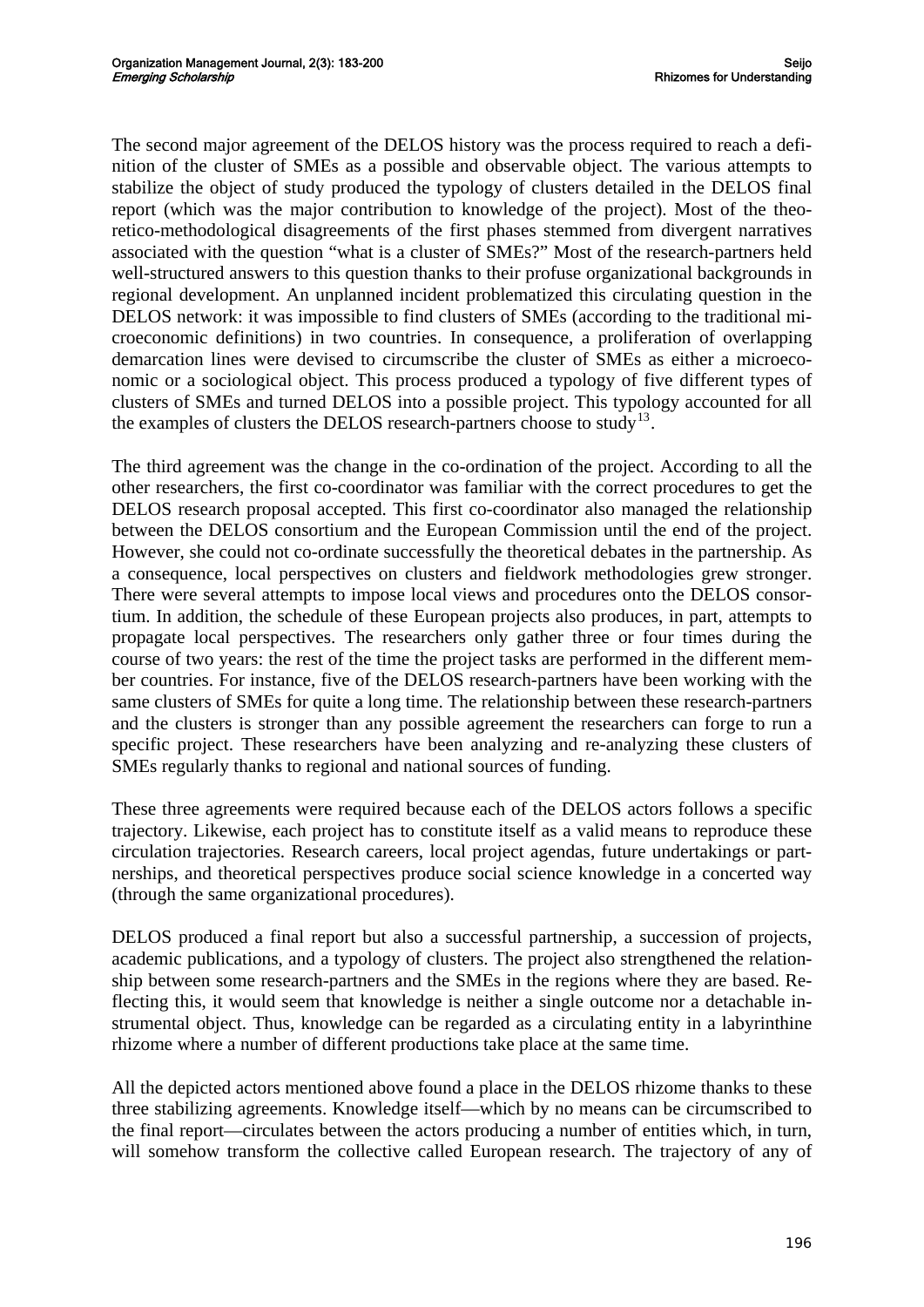these actors produces knowledge in connection with the rest of the winding labyrinth which turned this array of intertwined circulations into a possible achievement.

# **NOTES**

 $<sup>1</sup>$  This section endeavors to sum up a description of the DELOS project and its circulating ac-</sup> tors. A broader description of the project can be found in my doctoral thesis *Translations and treasons as organizational devices in the production of social scientific knowledge* (Gustavo L. Seijo, 2005, King's College London).

<sup>2</sup> It is not possible to operate with a completely *stabilized* idea of the clusters of SMEs as fully-fledged objects. For reasons we will come to, during most of the DELOS project, the cluster of SMEs was a blurred mixture of theories, definitions, and case studies.

<sup>3</sup> The so-called traditional frames for studying clusters of SMEs come from economics following the tradition of Marshall (1920). In fact, the conventional groups of SMEs (i.e. intertwined SMEs which are based on the same geographical area where critical mass plays a crucial role) are still called Marshallian in the regional development jargon. The researchpartners explored alternative perspectives to these conventional clusters in order to be able to produce a description summing up the diversity of the groups of SME they found in the field.

4 Although they are all similar, I suppose the metaphor of the burrow must be the best one in comparison to the labyrinth or the rhizome—because it emphasizes the constant 'work' required for the production of the place where the circulating inhabitants live. The burrow also portrays a higher degree of uncertainty regarding who are the other actors involved in the construction (cf. Kafka's short-tale *The Burrow*).

 $<sup>5</sup>$  This resemblance between the two perspectives has its meeting point in the work of Gabriel</sup> Tarde who constitutes a major influence for both Bruno Latour and Gilles Deleuze. Bruno Latour (2002) himself hints at this similarity. John Law (1999: 1-3), in earlier work, also talked at length about classical social science dualisms which vanish into thin air thanks to the symmetrical stance.

<sup>6</sup> Deleuze and Guattari (1986, 1988) use the term territorialization to associate to their burrows, assemblages, and rhizomes. Similarly, Bruno Latour (1999a: 127-133) talks about the variable ontology of the circulating actors in order to account for the successive transformations they undergo. Actors are being associated and substituted and each change in the collective transforms all the entities (Latour 1999a: 153-164). Being hooked-up to a burrow or a labyrinth entails a necessary alienation of the self whereby being can be translated as being connected. By the same token, Michel Callon's (1986) translation process assumes the necessary transformation of the actors.

 $\frac{7}{1}$  According to Actor-Network theory, the distinction between the micro and the macro has to be collapsed (Latour, 2002). Therefore, the actors are not inside a big container called a network (Latour, 1999b: 15-25). This is exactly where the hyphen between Actor and Network plays a role. Actor and network are not distant entities. Between actor and network there is mutual implication and flow.

<sup>8</sup> Bruno Latour (1999a: 304) defines collective as the associations of humans and nonhumans. <sup>9</sup> Neither Deleuze and Guattari nor Kafka understand desire as a psychoanalytic concept. Desire can be said to be one of the most important social bonds for all these authors. Desire connect*s* people together as well as people and things (e.g. the relationship between K and the Castle literally writes the entire novel). Thus, desire has to be understood as a circulating entity enlarging or shrinking people, denying access to a building, or, more generally, making people act (akin to Michel Callon's *interessment* and mobilization processes; Callon, 1986).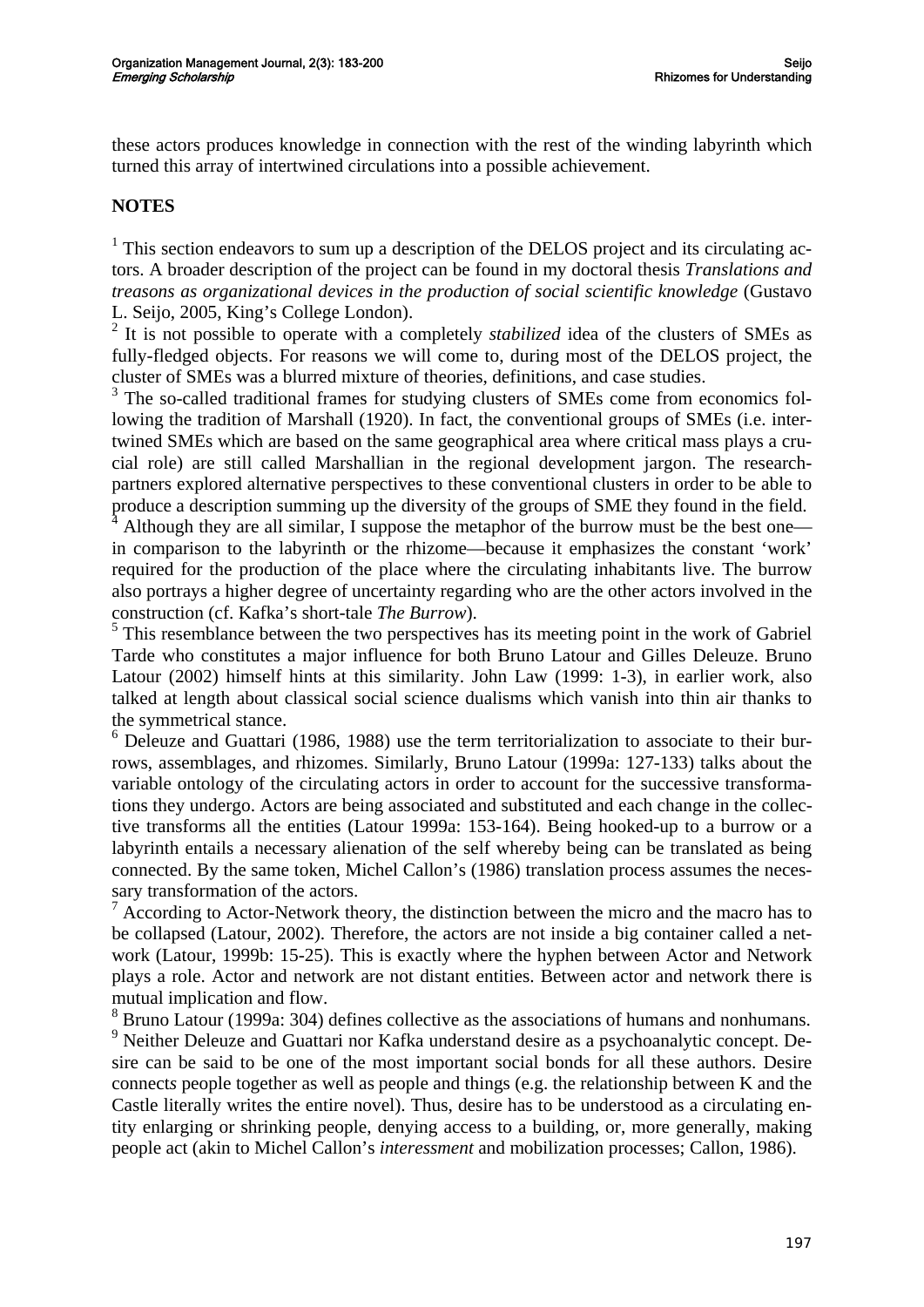$10$  This premise leaves an open question regarding who are the actors to be taken into account for a specific action (which is always left to the organizational analyst). Marilyn Strathern (1996) elaborates an interesting point that talking about "networks" and "hybrids" immediately makes us drift into a proliferation of multiple actors. According to Starthern's anthropological gaze, any hybrid (i.e. the Latourian chains of human and nonhuman actors) contains and assumes diversity and mixture.

 $11$  This list of actors has to be taken into account as a mere reference. This is not an exhaustive list of all the actors involved in European research. For instance, the European Commission (EC) does not appear in this map because it only performed technical assessments of the activities of the researchers (by and large, it remained uninvolved in the DELOS organizing process). None of the researchers regarded the European Commission (EC) as a demanding client. Only the first co-coordinator interacted with the EC; the rest of the consortium never received any requests from that organization. The EC monitors the progress of its projects through Scientific Officers. Three different Scientific Officers were in charge of DELOS and none of them was able to assess the project in its entirely.

 $12$  These three major agreements worked in the DELOS network as quasi-objects (Serres, 1982: 224-234). According to Michel Serres (*ibid:* 225), the "quasi-object is not an object, but it is nevertheless, since it is not a subject, since it is in the world; it is also a quasi-subject, since it marks or designates a subject who, without it, would not be a subject." Serres' quasiobject stabilizes relationships turning them predictable for it organizes and distributes people around it. One of Serres' examples of the quasi-object is the bladder (i.e. the oval Rugby ball) which organizes and plays with the different Rugby players (i.e. any player gets a position in relation to the circulating ball). Societies which are deprived of quasi-objects need to renegotiate their social contracts every time people interact. According to Serres, Garfinkel's (1967) ethnomethodology only fully applies to societies of baboons (like the ones studied by Shirley Strum, 1987).

<sup>13</sup> If this second agreement defining the nature of the clusters of SMEs had not been formulated, I presume the DELOS researchers would have had to return the funds of the European Commission apologizing for not being able to find in the field the objects they promised they were going to study. Also a premature final report could have been elaborated rebutting the existence of clusters of SMEs as a European phenomenon.

# **REFERENCES**

- Amin A. & Thrift N. (1994). Living in the global. In A. Amin and N. Thrift (Eds.), *Globalization, institutions, and regional development in Europe*. Oxford: Oxford University Press.
- Bauer M. (2000). Classical content analysis. A review. In M. Bauer and G. Gaskell (Eds.), *Qualitative researching with text, image and sound. A practical handbook*. London: Sage.
- Callon M. (1986). Some elements of a sociology of translation: domestication of the scallops and the fishermen of St Brieuc Bay. In J. Law (Ed.), *Power, action and belief*. London: Routledge & Keegan Paul.
- Cullen J. (1998). Promoting competitiveness for small business clusters through collaborative learning: policy consequences from a European perspective. In M. Steiner (Ed.), *Clusters and regional specialization. On geography, technology and networks*. London: Pion limited.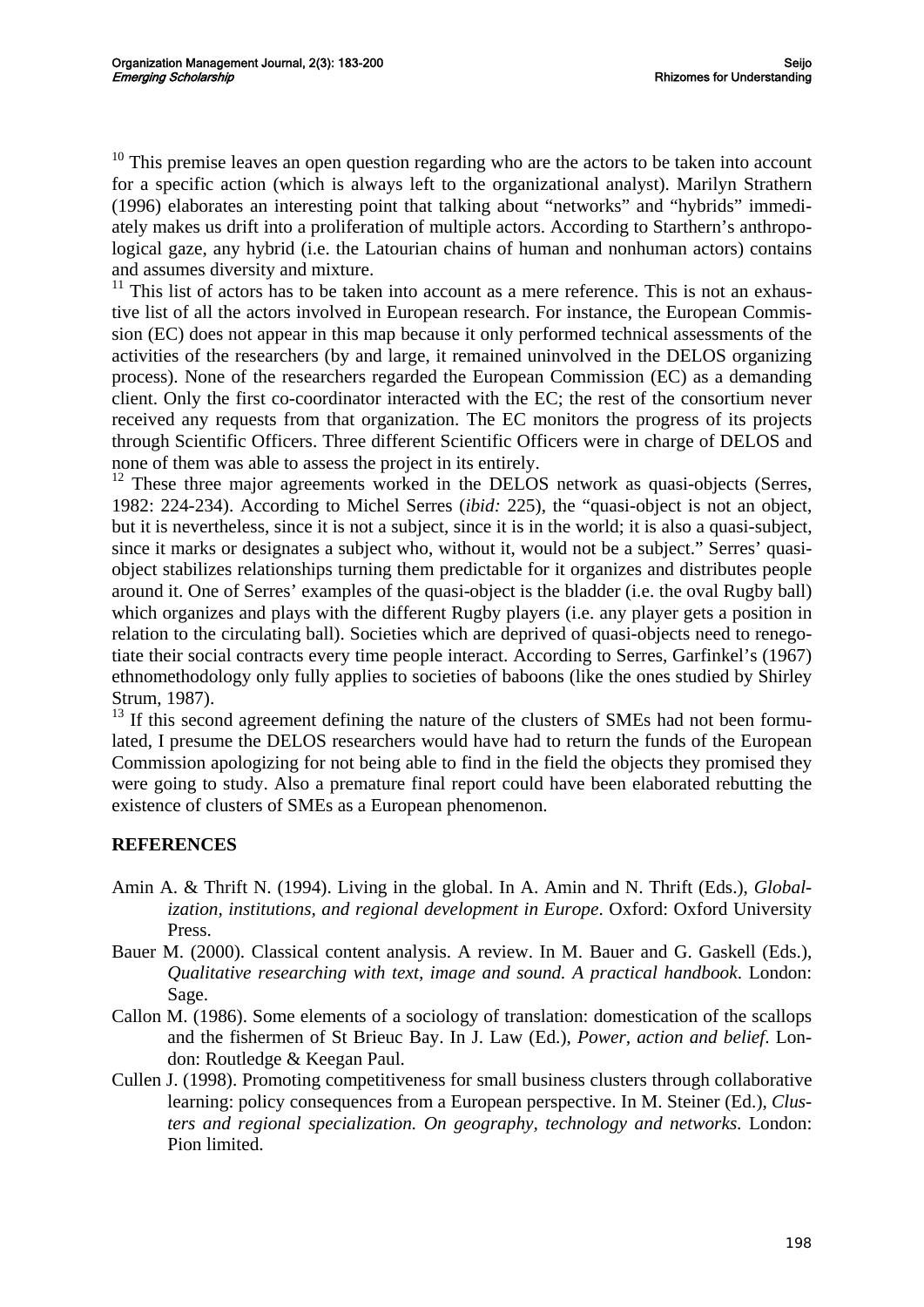- Cullen J. (2000). Clusters and co-laboratories. The myth and reality of institutional learning *Industry & Higher Education,* December 2000, 394-403.
- Czarniawska B. (1998). *A narrative approach to organization studies.* Qualitative Research Methods Series (Vol. 43). Thousand Oaks, CA: Sage.
- Davenport T. & Volpel S. (2001). The rise of knowledge: Toward attention management.*Journal of Knowledge Management,* 5 (3), 212-222.
- Deleuze G. & Guattari F. (1986). *Kafka: Toward a minor literature*. Minneapolis:University of Minnesota Press.
- Deleuze G. & Guattari F. (1988). *A thousand plateaus. Capitalism and schizophrenia*. London: The Athlone Press.
- Eco U. (1987). *Apostillas a el nombre de la rosa*. Buenos Aires: Editorial Lumen / Ediciones de la Flor.
- Foucault M. (1976). *Vigilar y castigar*. Buenos Aires: Siglo Veintiuno Editores.
- Garfinkel H. (1967). *Studies in ethnomethodology*. Cambridge: Polity Press.
- Grabher G. (1993). Rediscovering the social in the economics of interfirm relations. In G. Grabher (Ed.), *The embedded firm: On the socio-economics of industrial networks*. London: Routledge.
- Jovchelovitch S. and Bauer M. (2000). Narrative interviewing. In M. Bauer and G. Gaskell (Eds.), *Qualitative researching with text, image and sound. A practical handbook*. London: Sage.
- Kafka F. (1992). *The complete novels*. London: Minerva.
- Latour B. and Woolgar S. (1979). *La vida en el laboratorio. La construcción de los hechos científicos*. Madrid: Alianza Universidad.
- Latour B. (1987). *Science in action*. Milton Keynes: Open University Press.
- Latour B. (1991). Technology is society made durable. In J. Law (Ed.), *A sociology of monsters. Essays on power, technology and domination*. London: Routledge.
- Latour B. (1996). *Aramis or the love of technology*. Cambridge, MA: Harvard University Press.
- Latour B. (1999a). *Pandora's Hope. Essays on the reality of science studies*. Cambridge, Massachusetts: Harvard University Press.
- Latour B. (1999b). On recalling ANT. In J. Law and J. Hassard (Eds.), *Actor-network theory and after*. Oxford: Blackwell.
- Latour B. (2002). Gabriel Tarde and the end of the social. In P. Joyce (Ed.), *The social in question. New bearings in history and the social sciences*. London: Routledge.
- Latour B. (2004). *Politics of nature. How to bring the sciences into democracy*. Cambridge, MA: Harvard University Press.
- Law J. (Ed.) (1991) *A sociology of monsters. Essays on power, technology and domination.*  London: Routledge
- Law J. (1999). After ANT: complexity, naming and topology. In J. Law and J. Hassard (Eds.), *Actor-network theory and after*. Oxford: Blackwell.
- Marshall A. (1920). *Principles of Economics*. London: Macmillan.
- Porac J.F., Thomas H. & Baden-Fuller C. (1989). Competitive groups as cognitive communities: The case of Scottish knitwear manufacturers. *Journal of Management Studies,*  26, 397-416.
- Porter M. (1985). *Competitive advantage: Creating and sustaining superior performance*. New York: Free Press.
- Rost T., Barbour M., Stocking R. & Murphy T. (1998). *Plant biology*. Belmont, CA: Wadsworth Publishing Company.